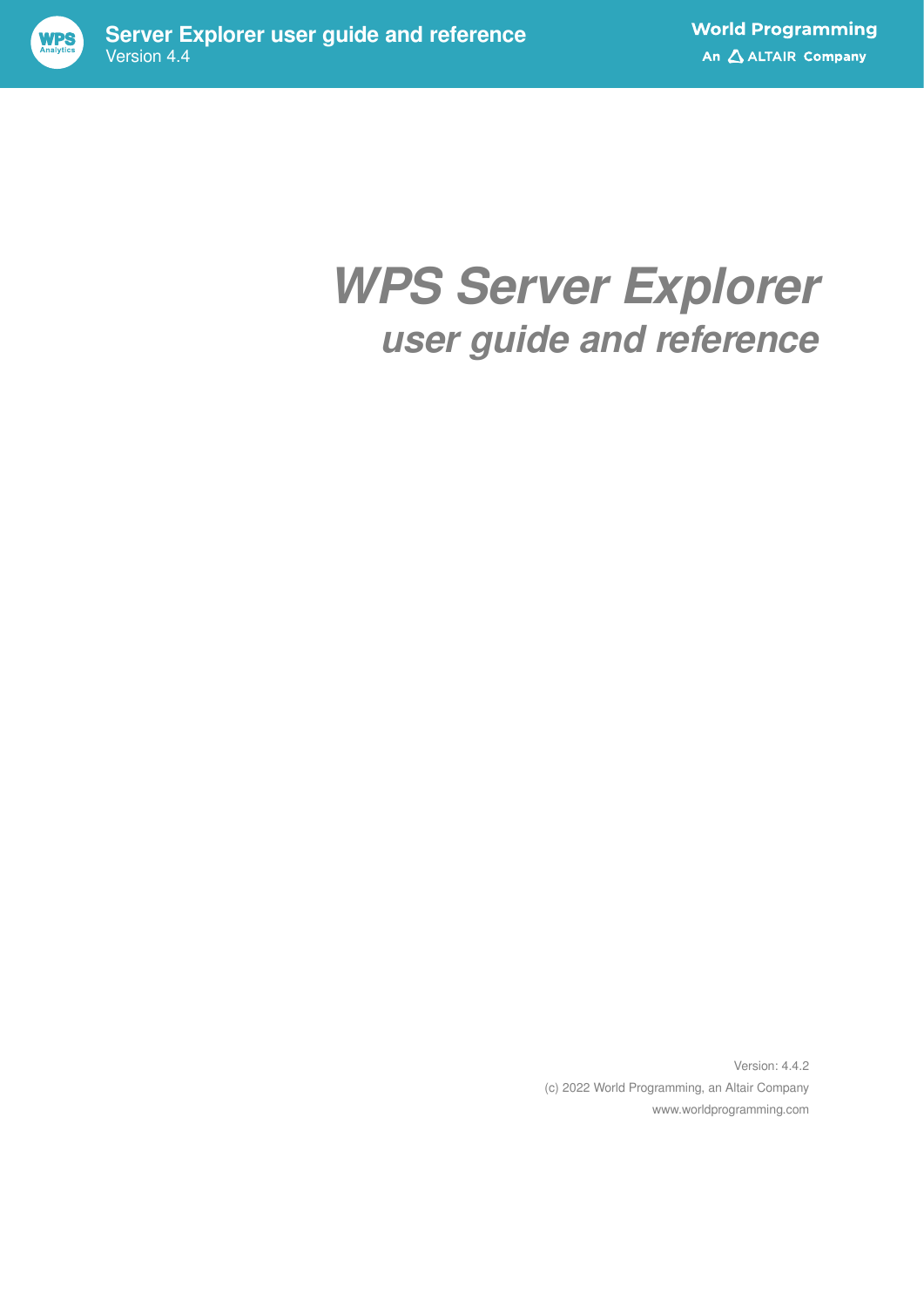

### **Contents**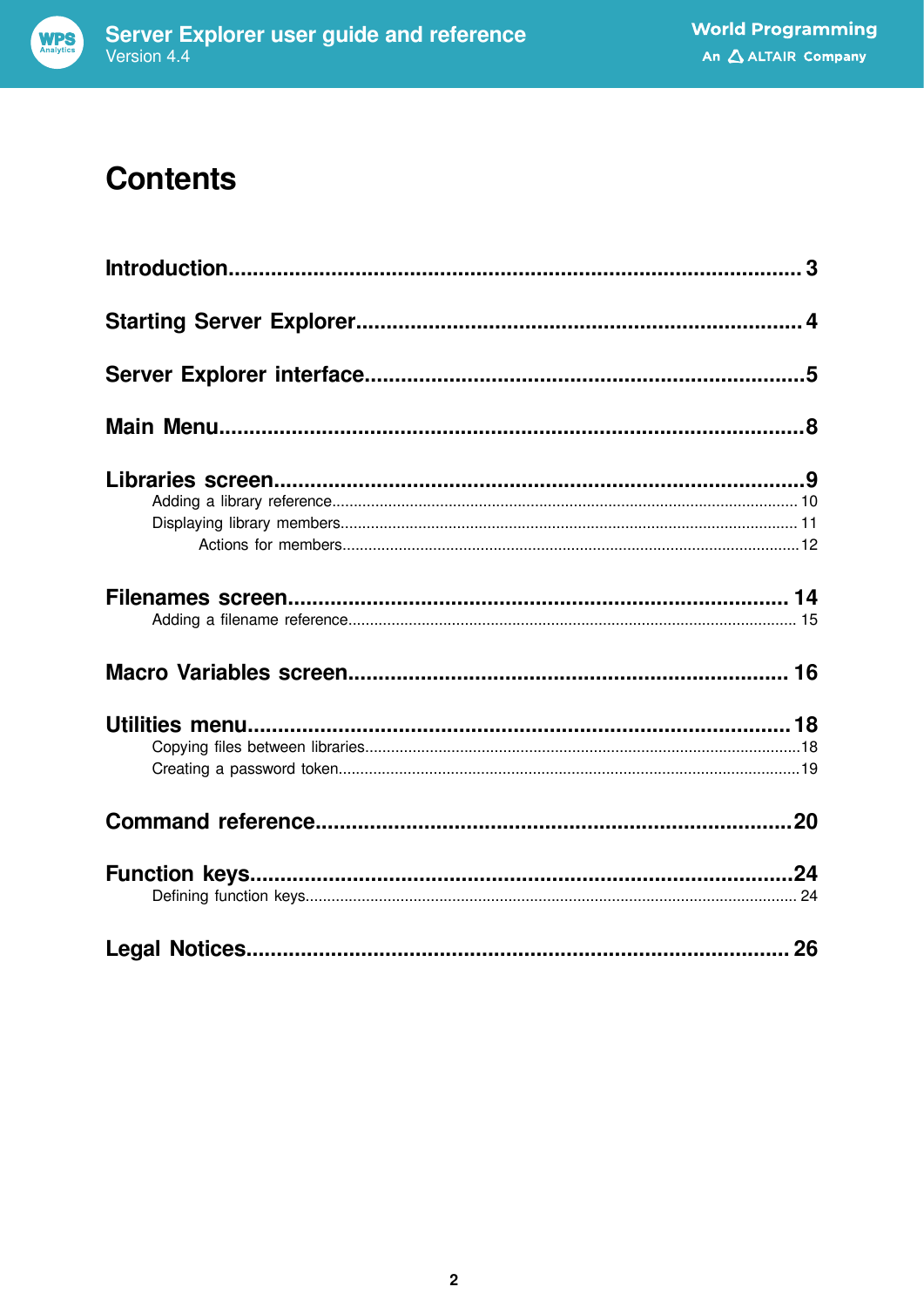

# <span id="page-2-0"></span>**Introduction**

Server Explorer enables you to view and interact with libraries and library members, filename references, and macro variables.

Server Explorer is a text-based interface that can be displayed on any computer terminal that connects to a computer, particularly those running text-based operating systems such IBM z/OS and Unix.

With Server Explorer you can:

- View library name references, libraries and library members. You can also create, edit and delete members, and copy members between libraries.
- View filename references. On z/OS, you can view and edit the data in the corresponding files.
- View and edit macro variables.
- View logs and listings.
- Generate password tokens.

Server Explorer enables you to perform these tasks without having to write programs that use SASlanguage procedures and functions.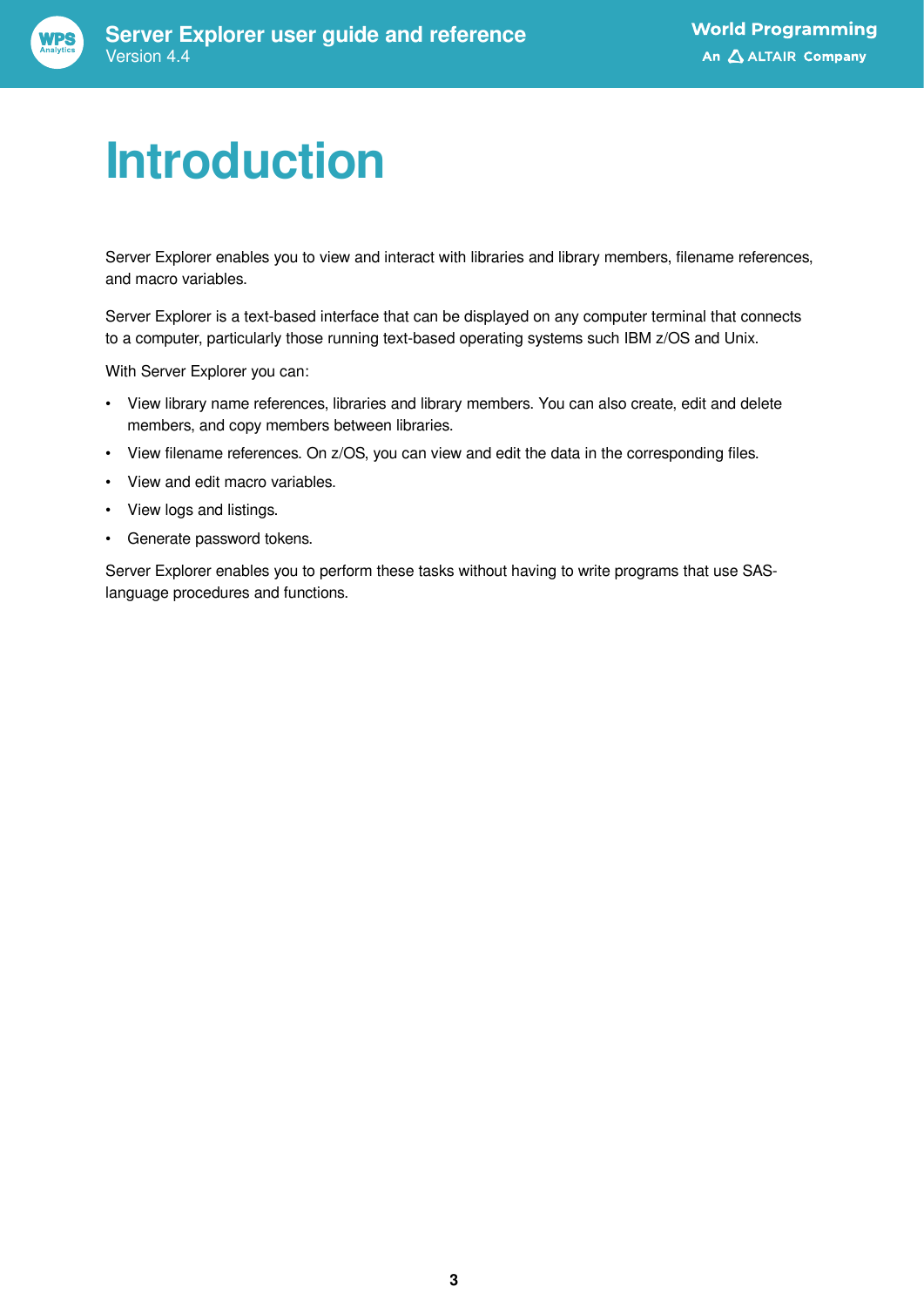

# <span id="page-3-0"></span>**Starting Server Explorer**

Server Explorer is started using the DISPLAY procedure.

The DISPLAY procedure executes an *SCL program*, which opens and displays Server Explorer. The SCL program is stored in the SASHELP catalog.

PROC DISPLAY CATALOG=SASHELP.APP.SERVER\_EXPLORER.SCL SOURCE; RUN;

When you run this procedure step, Server Explorer starts and the **Main Menu** is displayed on your terminal. On some operating systems, such as Windows, the procedure starts the default terminal window and displays the **Main Menu**. This menu enables you to access libraries, filenames, macro variables and utilities.

The procedure step continues to run in the background.

#### **Note:**

On Windows, if you stop the program that was used to start Server Explorer the interface continues to run. If you close the interface, the WPS Server also closes. If you are running the procedure on Workbench, you need to restart the WPS server to continue using WPS.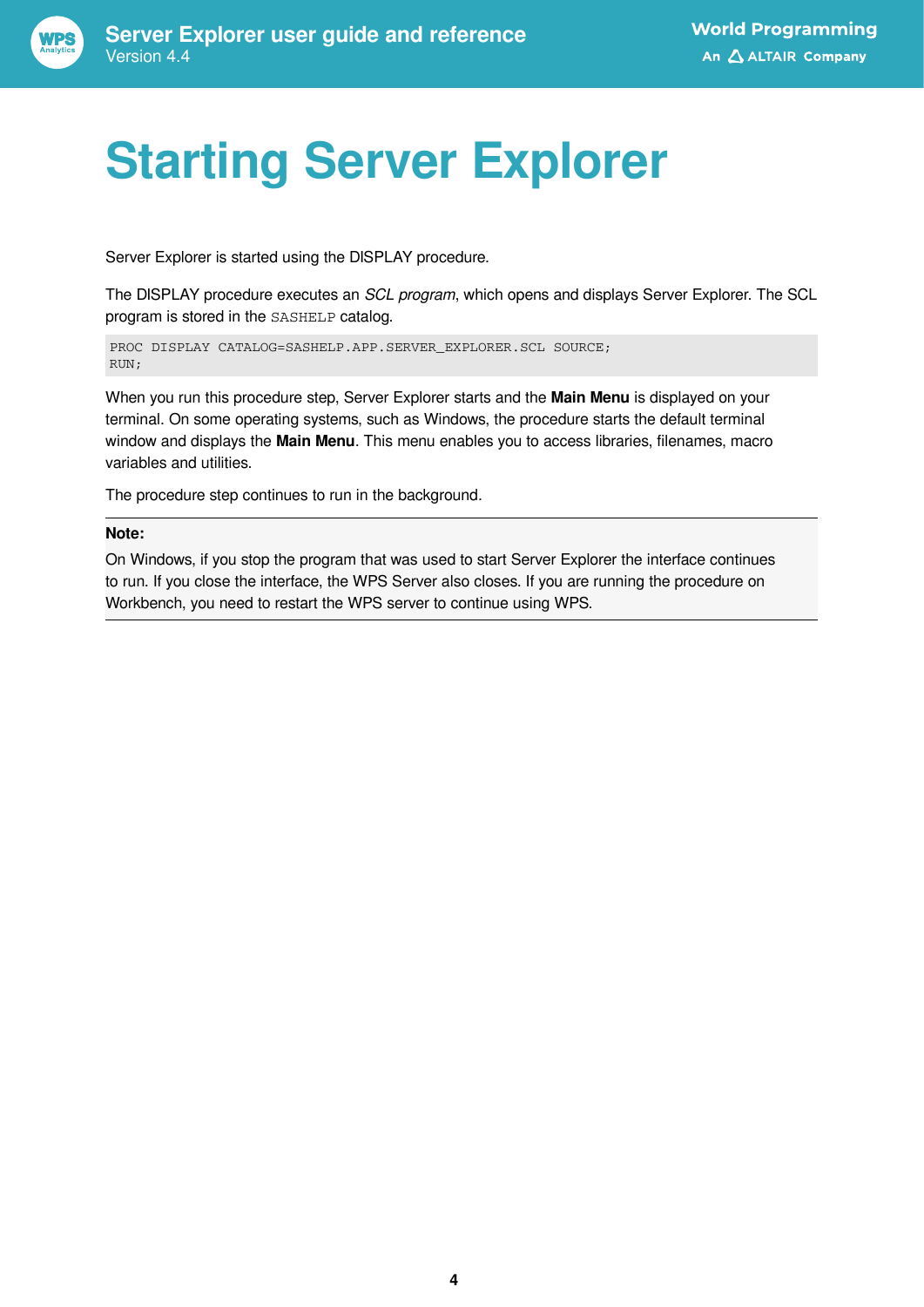# <span id="page-4-0"></span>**Server Explorer interface**

The Server Explorer interface is a screen-based and character-based interface, in which items are selected, and commands and information are entered using keyboard characters.

The first menu displayed by the Server Explorer interface is the **Main Menu**. Other menus and screens can be displayed by making selections in the **Main Menu**.

### **Controlling the interface**

Each screen of the interface is controlled in a similar way.

You can move between text entry fields, menu items and controls using the Tab key to move forwards in the screen, and Shift+Tab to move backwards. You can also use the cursor keys on the keyboard to move the cursor. Using Tab or Shift+Tab, however, automatically places the cursor at the first position in a field.

You can select a menu item in one of the following ways:

- Enter the number of the item in the field at the top left of the menu, and then press the Enter key.
- Position the cursor next to the menu item, and then press the Enter key.

When you select from a menu, one of the following is displayed:

- Another menu.
- An information screen.
- An entry screen.

For example, if you select **Libraries** from the **Main Menu** screen, the **Libraries** screen is displayed. This screen lists all current libraries, and enables you to, for example, delete a library, or view all members of a library.

A menu item that displays another menu is indicated by the symbol > (right angle bracket) beside its name. For example, the **Main Menu** screen contains the menu item **Utilities >**, which opens the **Utilities** menu when selected.

All screens have an entry field at the top labelled **Command** into which you can enter commands. This is called the *command line* in this documentation. Some of the commands you can enter are common to every screen, such as HELP, TOP and LEFT, while others are specific to particular screens. For information on the commands, see *Command reference* (page 20).

#### **Note:**

Commands can be entered into the command line in upper or lower case.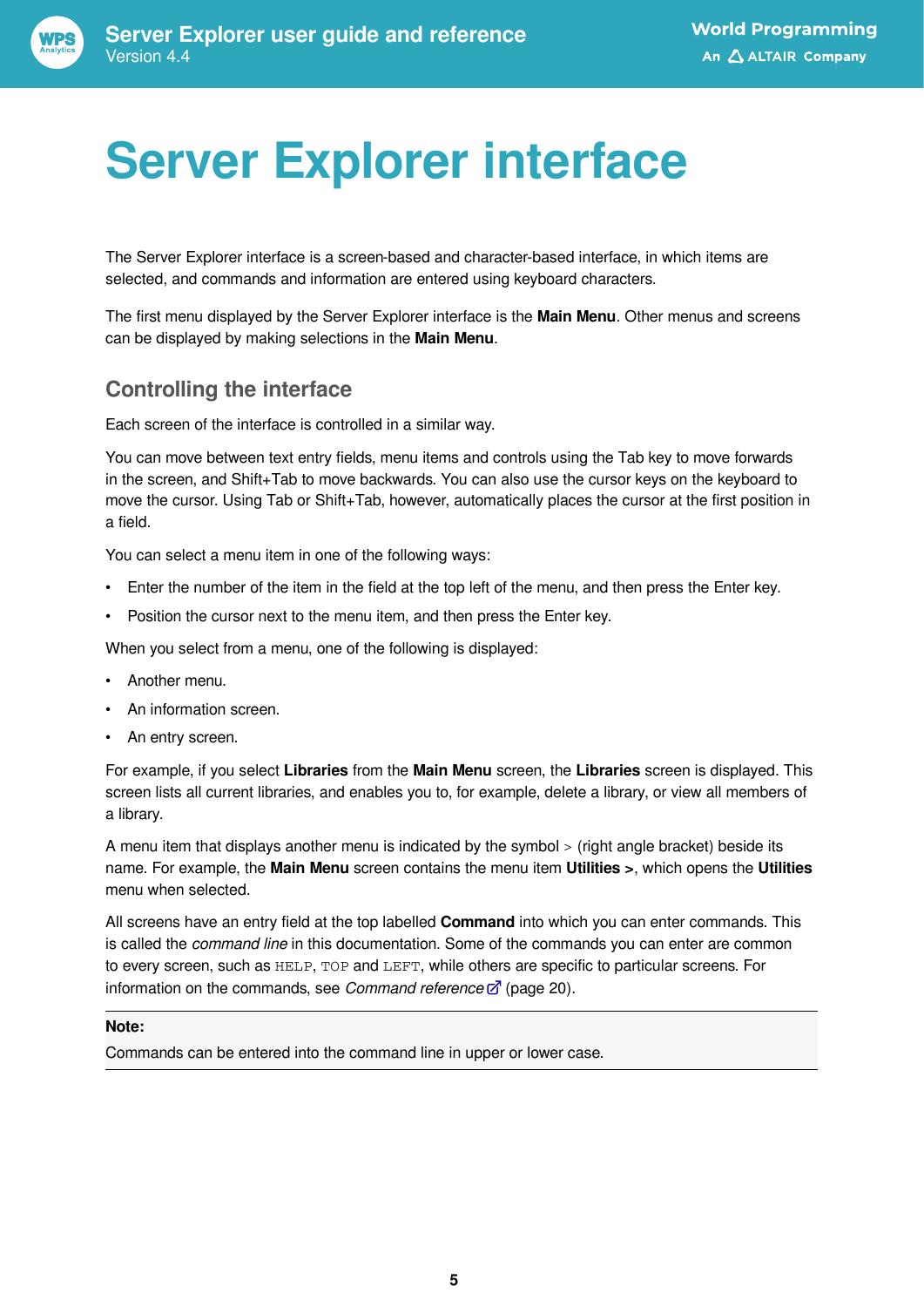

Some commands can be executed using keyboard function keys. For example, you display help by either typing HELP in the command line, or by pressing the F1 key; similarly, you can exit a screen by typing the END command or by pressing the F3 key. You can change the commands associated with function keys, or add commands to unused function keys; for information on how to do this, see *Defining function key[s](#page-23-1)* (page 24).

Some screens have additional controls, similar to onscreen buttons. To use these, move the cursor to the control, and then press the Enter key.

### **Navigating Screens**

You can select an item from a menu by entering the item number, or by placing the cursor next to the item and then pressing the Enter key.

Some screens that display information, or enable data entry, might require more than one page. If so, you can display the next page of information by entering FORWARD in the command line or by pressing the F8 key. You can display the previous page of information by entering BACKWARD in the command line or by pressing the F7 key. With both of these commands, you can enter a number that enables you to display a screen of information that is the specified number of screens backwards or forwards from the current screen. For example, if you view the first observation in a dataset and want to move forward to the 200th observation, you can enter the command FORWARD 199 to do this.

To exit from the current screen, and return to the menu from which you entered it, press the F3 key, or enter the END command in the command line. To return to the **Main Menu**, press F3 on each screen until the **Main Menu** screen is displayed. This might fail if a screen at which you press F3 contains errors; in this case, use the CANCEL command in the command line.

You can move the cursor between entry fields using Tab to move forwards, or Shift+Tab to move backwards, or by using the cursor keys to position the cursor.

Some screens (currently, only **Utilities**) provide a breadcrumb trail in the top left-hand corner. You can position the cursor at a breadcrumb in the trail and the press Enter to display the corresponding screen.

### **Ordering information**

Some screens display information in a column format. For example, if you select **Macro Variables** from the **Main Menu**, a list of macro variables is displayed. The information about the macro variables is displayed in columns. The items in these columns are displayed in the order in which the macro variables were retrieved. These columns can be sorted in ascending or descending order. To do this, position the cursor at a column heading, and then press the Enter key. The column is sorted into ascending order. Press the Enter key again to sort the column into descending order.

Not all columns can be ordered. If a column can be ordered, the column heading is green.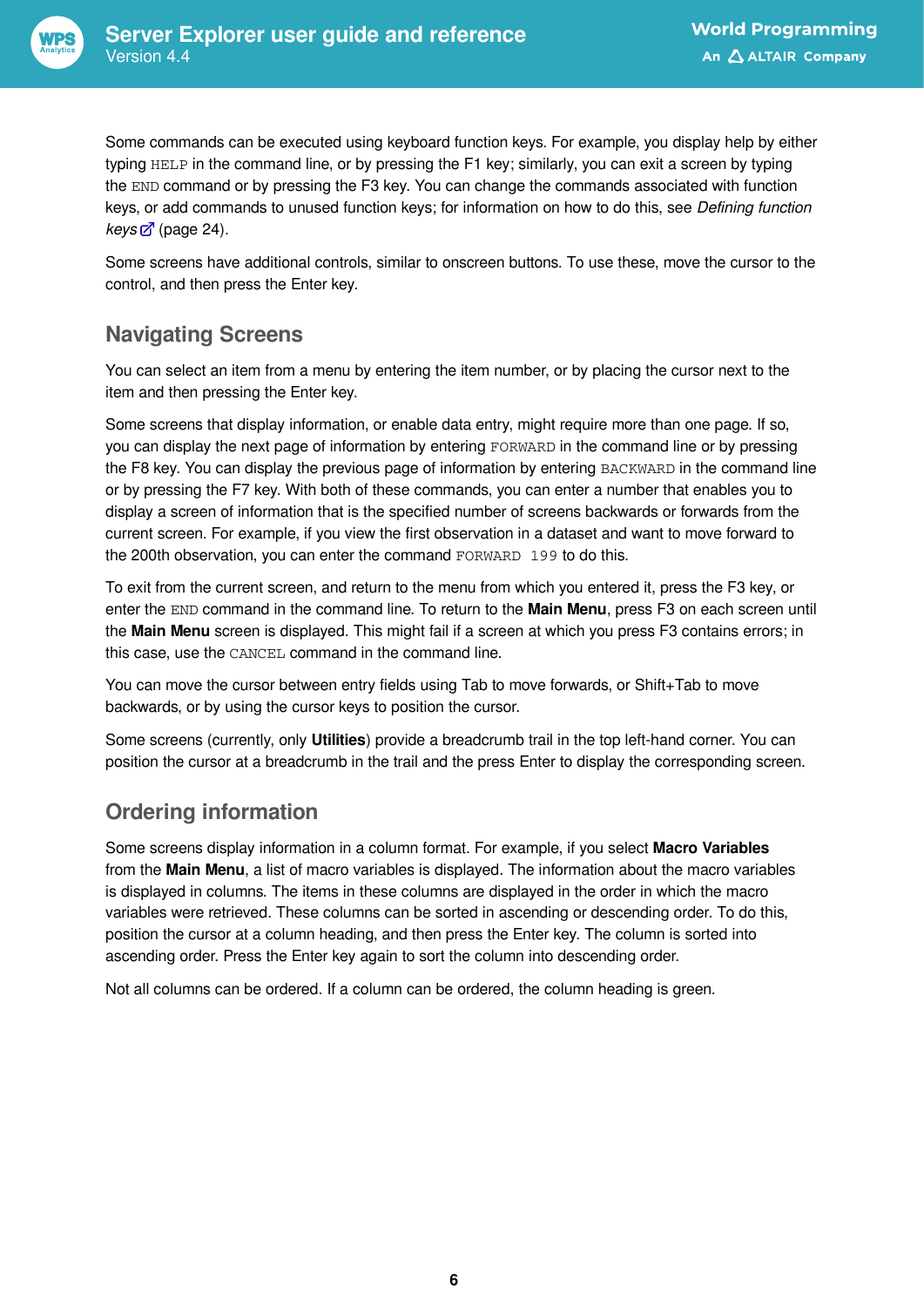

Some screens display information on screen in a column format. For example, if you select **Macro Variables** from the **Main Menu**, a list of macro variables is displayed. The information about the macro variables is displayed in columns. You can specify that only particular items from columns are displayed by filtering the information in the columns. If the information in a screen can be filtered, the screen contains a **Filter** control.

To filter the information:

**1.** Position the cursor at the **Filter** control, and then press the Enter key.

The **Filter** screen is displayed.

**2.** Position the cursor at the entry field for a column name, and enter the string you want to use to use to filter information.

You can use the % (percent) symbol as a wild-card.

For example, if you want to only list macro variables that begin with SYS, enter the string SYS% in the **NAME** field of the **Filter** screen.

- **3.** Optional. For columns containing character data, you can specify whether the filter is case sensitive. Position the cursor in the **Match case** field for the column, and type *Y* (yes), and then press Enter. The default is  $N$  (no).
- **4.** Press the F3 key (or type END in the command line).

The previous screen is displayed, with the information filtered to only show what you specified.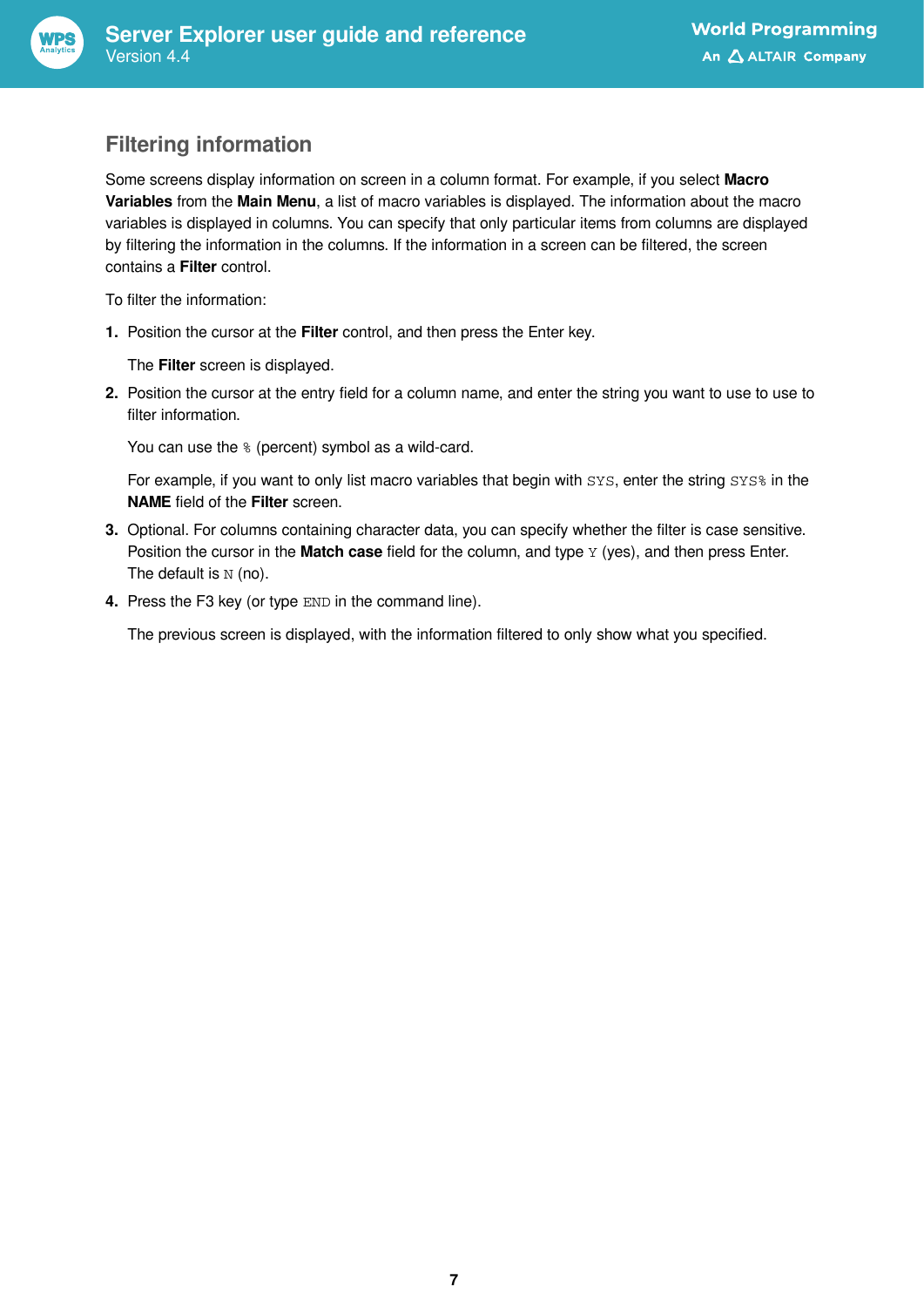

# <span id="page-7-0"></span>**Main Menu**

The **Main Menu** is the first screen displayed when you start Server Explorer.

From this menu, you can view libraries and library members, file references and macro variables, and access further utilities.

The **Main Menu** contains four items:

#### **Libraries**

Select this option to view all libraries available in the current session.

When you select this option, the **Libraries** screen is displayed. This screen lists all library name references currently specified in the session, and enables you to view information about a selected library, view the members of a selected library, and delete a selected library name reference. See *Libraries screen*  $\mathbb{Z}^r$  (page 9) for more information.

#### **Filenames**

When you select this option, the **Filenames** screen is displayed. This screen lists all filename references currently specified in the session. If the filename reference contains SAS language statements, this screen enables you to submit it for execution. On z/OS systems, this screen also enables you to view and edit a file associated with a filename reference. See *Filenames screen* (page 14) for more information.

#### **Macro Variables**

When you select this option, the **Macro Variables** screen is displayed. This screen lists all macro variables created in the session, and their current values. You can view, edit, and delete macro variables. See *Macro Variables scree[n](#page-15-0)* (page 16) for more information.

#### **Utilities**

When you select this option, the **Utilities** screen is displayed. This screen displays a menu from which you can display the log and listing for the current session, copy members between libraries, and generate password tokens. See *Utilities menu*  $\mathbb{Z}^7$  (page 18) for more information.

Select one of these menu items using the corresponding number in the menu, or by placing the cursor next to it and then pressing the Enter key.

The Server Explorer interface and how to use the screens are described *Server Explorer interface* (page 5).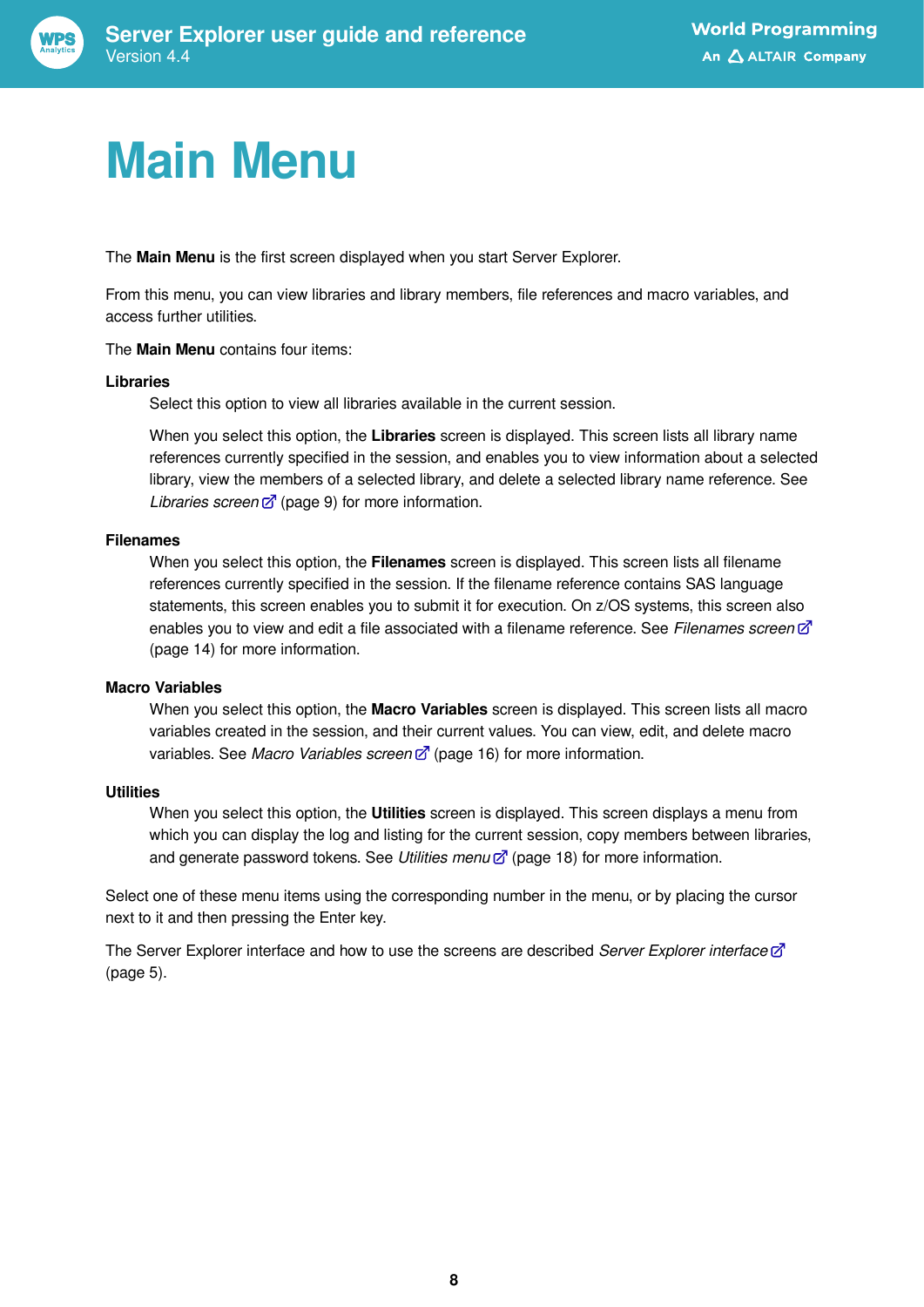

# <span id="page-8-0"></span>**Libraries screen**

The **Libraries** screen displays a list of libraries and library name references defined in current session.

You display the **Libraries** screen by selecting the **Libraries** option from the **Main Menu** screen.

The libraries are displayed in list format, with the following columns:

#### **Act**

Enables you to enter an action for the member.

See *Actions for library name reference[s](#page-9-1)* (page 10) for information on the available actions.

#### **Libname**

The library name reference for the file location.

#### **Engine**

The data engine used to create the library name reference.

#### **Level**

Shows the concatenation level of the library. If a library is not concatenated, the level is 0 (zero). For a concatenated library, there is an entry for each library location in the concatenation. The level corresponds to the order in which the concatenation occurred. For example, if you have the following libraries:

```
libname books "c:\temp\books";
libname temp "c:\temp";
libname test (books, temp);
```
The test library is listed as:

| <b>TEST</b> | <b>WPD</b> | 1 c:\temp\books   |
|-------------|------------|-------------------|
| <b>TEST</b> | <b>WPD</b> | 2 $c:\text{temp}$ |

The library corresponding to the location  $c:\temp\books$  was specified first, so it is level 1; c: \temp was specified second, so is level 2.

#### **Path**

The file path to the library location.

You can filter the library name references, and order the list of references, as described in *Server Explor[e](#page-4-0)r interface*  $\mathbb{Z}^r$  (page 5); this also describes how to use the command line, and how to interact with Server Explorer screens in general.

You can also add a new library name reference. See *Adding a library reference* (page 10).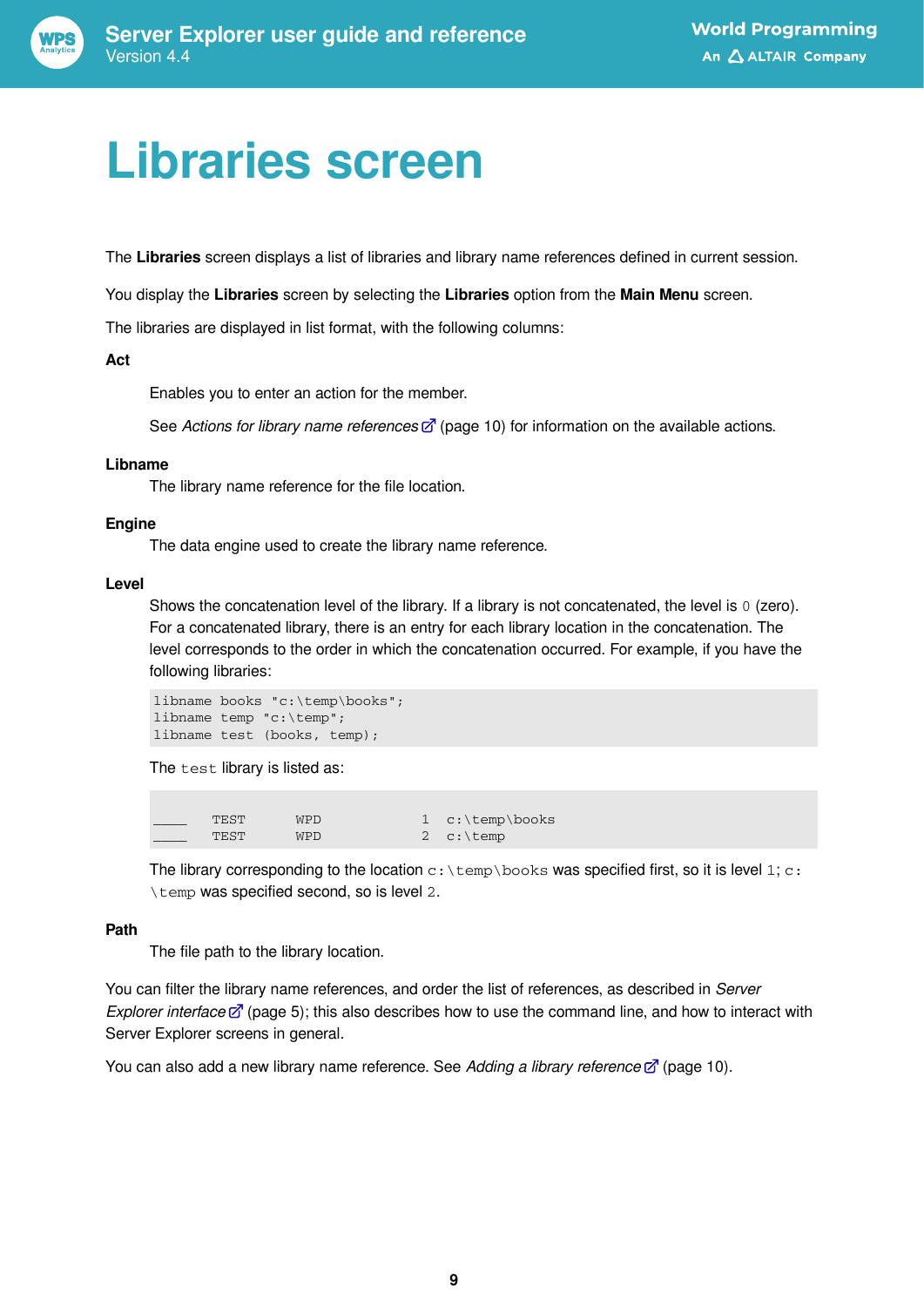

The actions available on this screen enable you to delete library name references, view information about the library, and to view members of libraries. You can view all members of a library, or selected types of member.

### <span id="page-9-1"></span>**Actions for library name references**

The following actions are available and can be used in an action field.

The entry field for actions accepts only four characters. You only need enter enough chraracters to uniquely identify the action. For example, you can enter D for DELETE, or DA for DATA.

#### **DELETE**

Deletes and removes the library name reference from the current session.

If you enter this action, you are asked if you to confirm that you want to proceed.

You cannot delete default libraries such SASUSER and SASHELP.

#### **INFO**

Displays detailed information about the library itself, including the location, the library name reference, whether it is read-only, and so on.

#### **MEMBER**

Lists all members of the library.

#### **DATA**

Lists the dataset members of a library.

#### **CATALOG**

Lists the catalog members of a library

#### **VIEW**

Lists the data view members of a library.

#### **ITEM**

Lists the item store members of a library.

## <span id="page-9-0"></span>**Adding a library reference**

You can create a library reference to the current session.

When you first open the **Libraries** screen, a list of already specified library name references is displayed. You can, if required, add a library name reference to the list, which is then available for the rest of the session.

**1.** Position the cursor at the **Add** control, and then press the Enter key.

The **Assign Library** screen is displayed.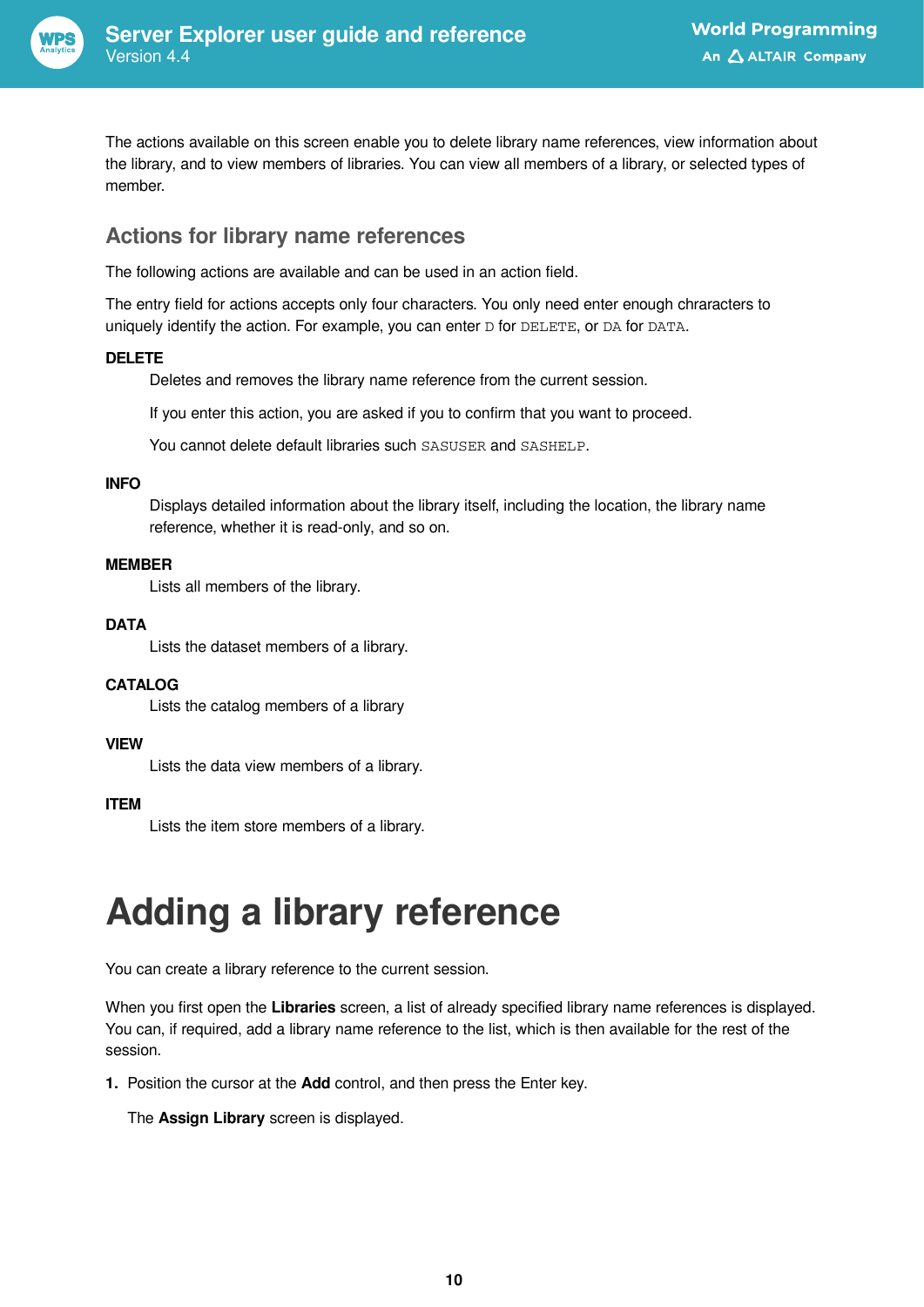

**2.** Enter the name of the library in the **Library name** field.

The name cannot be longer than eight characters; the field only allows the entry of eight characters.

**3.** Position the cursor in the **Location** field, and enter the location of the library.

The format of the location depends on the operating system on which Server Explorer is running.

- **4.** Optional. You only need to do this if you want to specify options to the file engine or data engine. If you do need to do this, position the cursor in the **Options** field and enter the required options. Separate the options with spaces. For information on the options available to filename engines and data engines, see the *WPS Reference for Language Elements*.
- **5.** When you have finished editing the fields in this screen, position the cursor on the **Assign** control, and press Enter to create the library name reference. The Libraries screen is displayed; the library name reference you specified has been added to the list, and is now available for use in the session. To exit from the screen without saving the reference, press the F3 key to exit; the **Libraries** screen is redisplayed, and the list of available libraries remains unchanged.

## <span id="page-10-0"></span>**Displaying library members**

You can display the members of a library by specifying actions in the **Libraries** screen.

The actions MEMBER, DATA, CATALOG, VIEW and ITEM, which can be entered in the **Libraries** screen, display members of a library. MEMBER displays all members, while the other actions display a limited selection of members, such as datasets (DATA) or data views (VIEW)

To view the members of a library:

**1.** Select **Libraries** from **Main Menu**.

The **Libraries** screen is displayed.

**2.** In the **Act** field of the library for which you want to display members, enter the appropriate action (for example, MEMBER to display all members, or DATA to view only datasets).

A screen is displayed that lists the selected members. The screen is titled according the action selected; for example, **Catalogs of Library:** *libname*, or **Members of Library:** *libname*, where *libname* is the name of the library reference.

The screen contains the following columns:

#### **Act**

Enables you to enter an action for a member. See *Actions for member[s](#page-11-0)* (page 12).

#### **Member name**

The name of a member in the library.

#### **Type**

The type of member, such as a dataset, catalog or data view.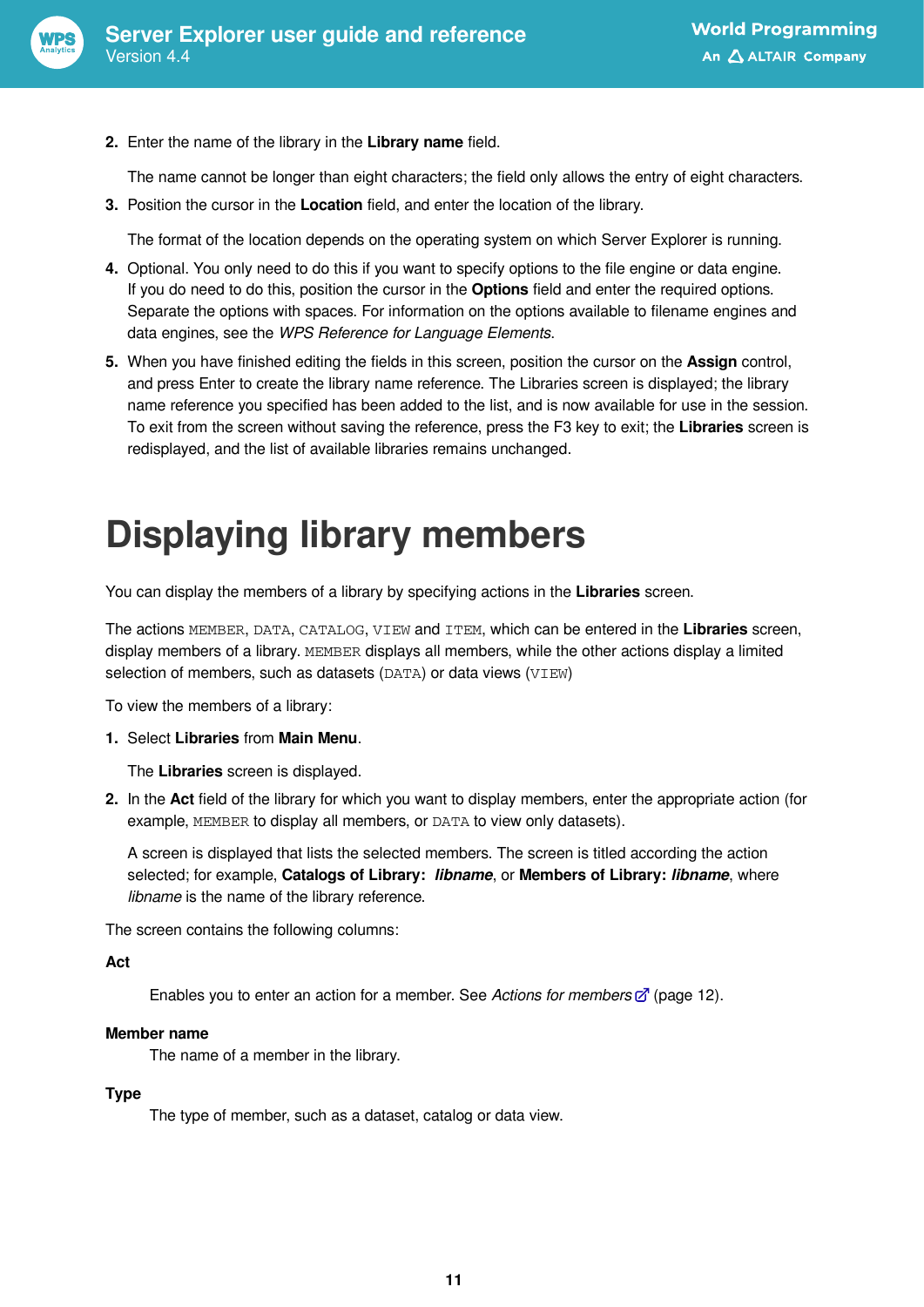

**Path**

The path to the member location.

You can filter the members, and order the list of members, as described in *Server Explorer interfac[e](#page-4-0)* (page 5); this also describes how to use the command line, and how to interact with Server Explorer screens in general.

### <span id="page-11-0"></span>**Actions for members**

The following actions can be used in an action field on screens that display library members.

The entry field for actions accepts only four characters. You only need enter enough chraracters to identify the action. For example, you can enter D for DELETE, or VI for VIEW.

#### **DELETE**

Deletes the member.

If you enter this action, you are asked to confirm that you want to proceed.

#### **INFO**

Displays detailed information about the member. The information displayed depends on the type of member.

For example:

- For datasets, this includes information on the name of the member, the data engine used to create it, whether it is compressed, whether it is encrypted, and so on.
- For catalogs, for each catalog entry, the information includes, the name, type, date of creation and so on.

The following action can only be used with datasets.

#### **EDIT**

Displays an editor screen that enables you to edit observations.

The following actions can only be used with datasets and data views.

#### **BROWSE**

Enables you to view the observations in a dataset. You can view one observation at a time. Each observation is displayed with variable names and corresponding values.

#### **VIEW**

Enables you view the observations in a dataset in row and column format. Each observation is displayed on one line; as many observations are displayed at one time as there are lines available on the screen.

#### **COLUMNS**

Displays detailed information about the columns in a dataset.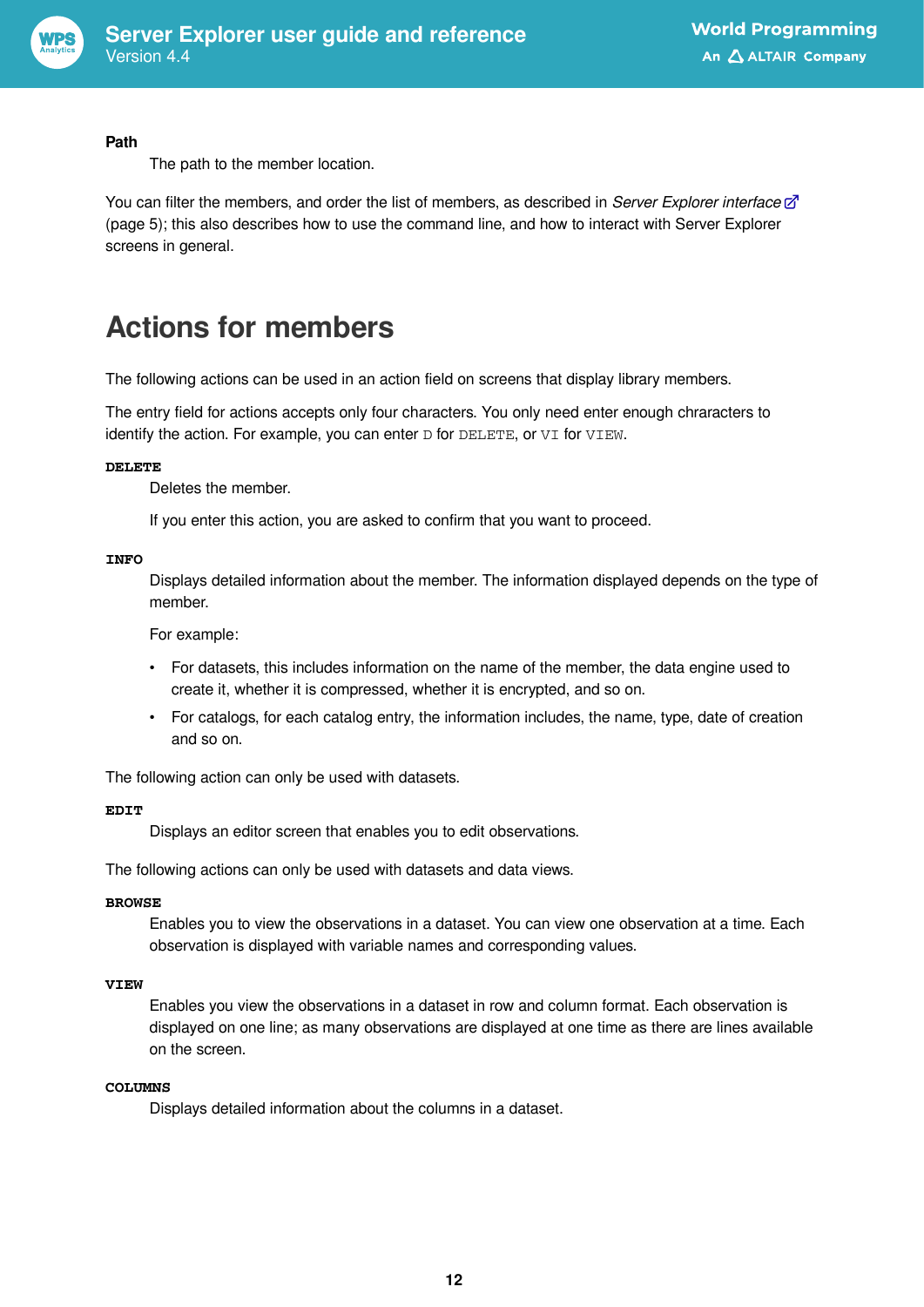

#### **INDEX**

Displays information about the index variables in a dataset.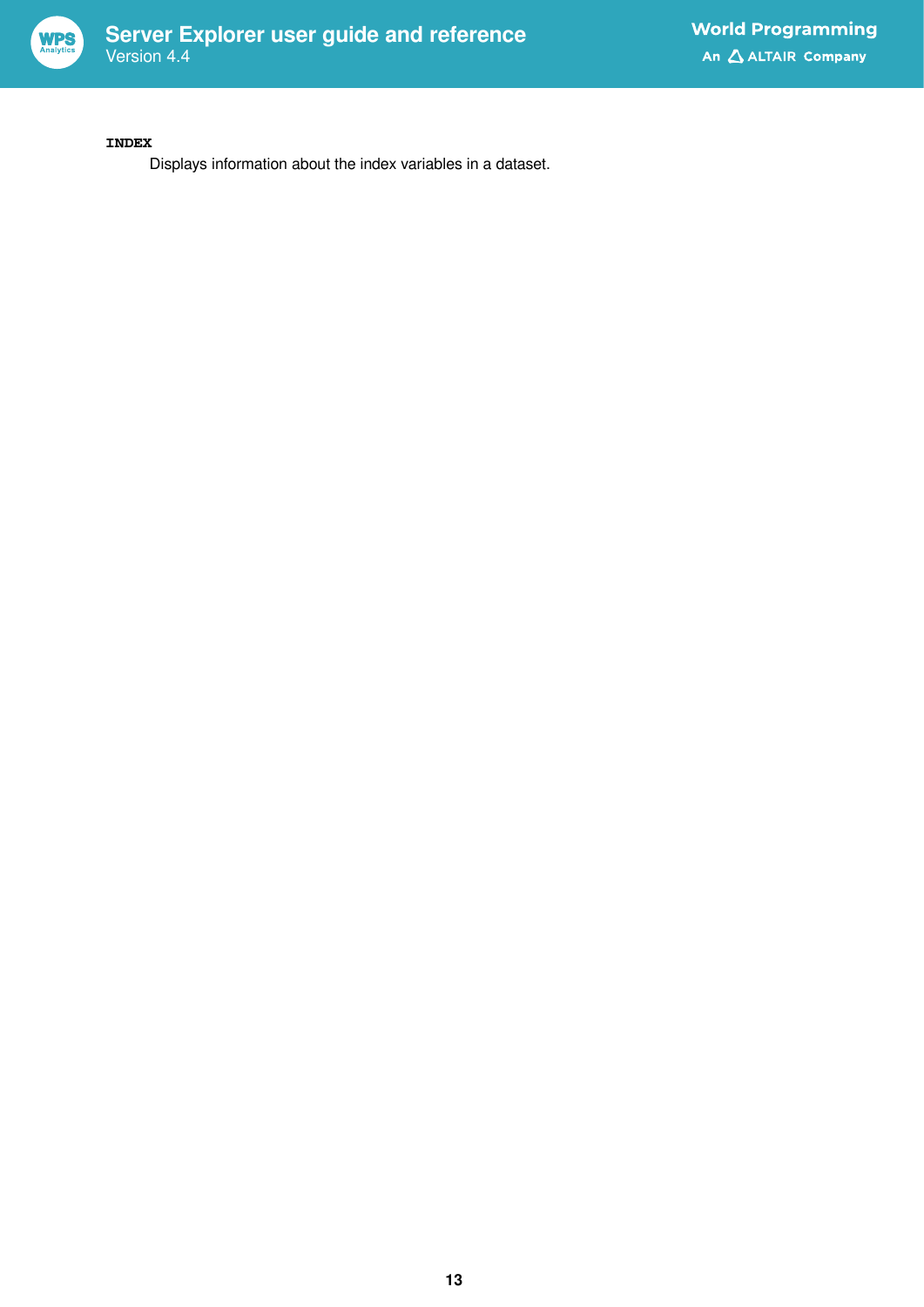

## <span id="page-13-0"></span>**Filenames screen**

Displays a list of filenames and filename references defined in the current session.

You display the **Filenames** screen by selecting the **Filenames** option from the **Main Menu** screen.

The filenames are displayed in list format, with the following columns:

#### **Act**

Enables you to apply an action to the corresponding filename reference. The actions are described in *Actions for filename reference[s](#page-13-1)* (page 14).

#### **Fileref**

The filename reference assigned to the corresponding filename.

#### **Path**

The pathname and filename associated with the corresponding filename reference.

You can filter the filename references, and order the list of references, as described in *Server Explorer interface*  $\mathbb{Z}^r$  (page 5); this also describes how to use the command line, and how to interact with Server Explorer screens in general.

<span id="page-13-1"></span>You can add also add a new filename reference; see *Adding a filename reference* (page 15).

### **Actions for filename references**

The following actions are available and can be used in an action field.

The entry field for actions accepts only four characters. You only need enter enough chraracters to uniquely identify the action. For example, you can enter s for SUBMIT, or VI for VIEW.

#### **SUBMIT**

Enables you to submit the filename of a file that contains a SAS language program.

The filename is included in an %INCLUDE statement, and the program in the file is executed.

When the program ends, the **WPS Log Browser** screen is displayed, enabling you to view the results of program execution. Press the F3 key to exit from this screen and return to the **Filenames** screen.

#### **EDIT**

z/OS only. Enables you to edit the file in ISPF.

#### **VIEW**

z/OS only. Enables you to view the file in ISPF.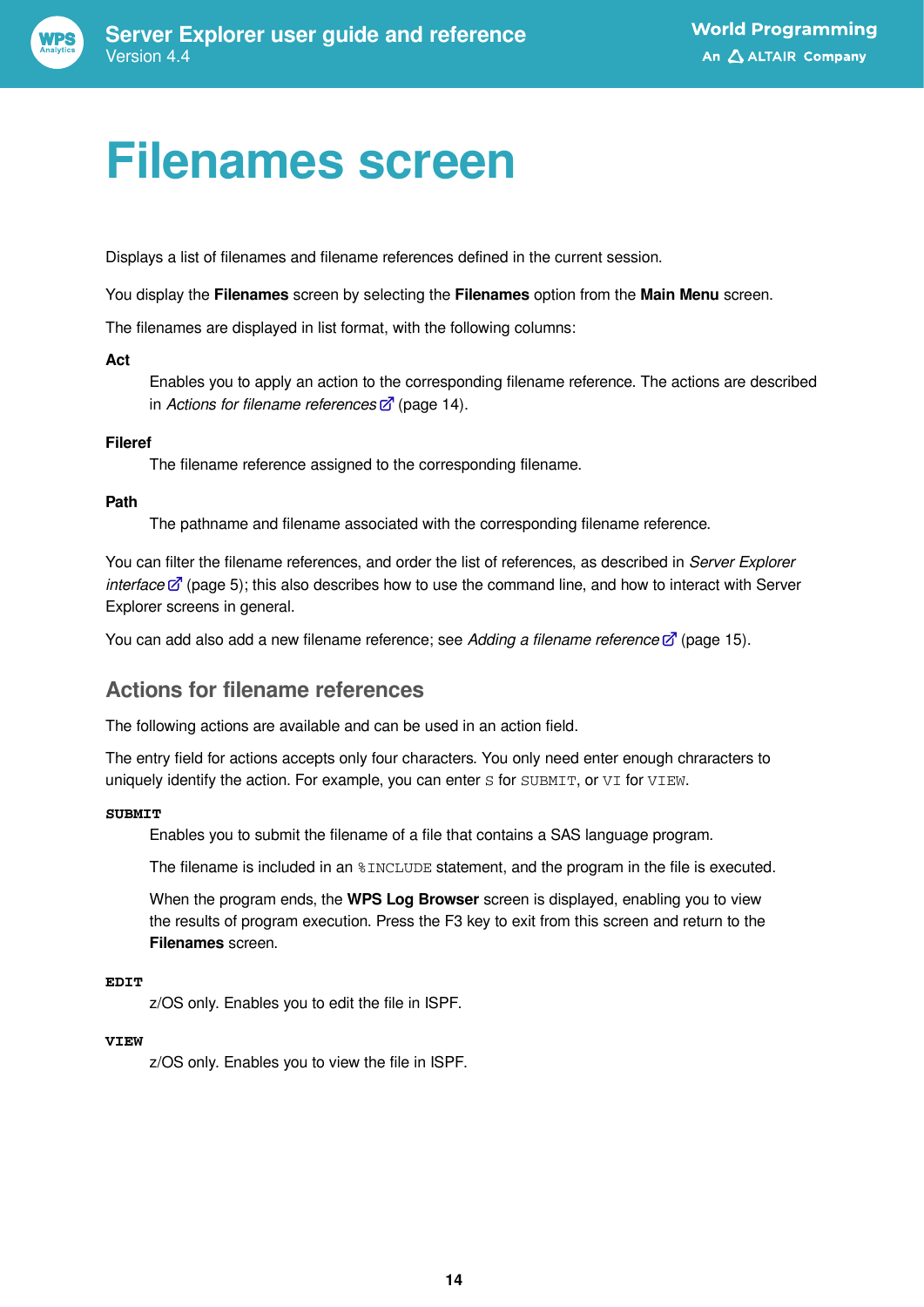

## <span id="page-14-0"></span>**Adding a filename reference**

You can add a new filename reference to the list of existing references.

When you first open the **Filenames** screen, a list of already specified filename references is displayed. You can, if required, add a filename reference to the list, which is then available for the rest of the session.

To add new filename reference:

**1.** Position the cursor at the **Add** control, and then press the Enter key.

#### The **Assign File Reference** screen is displayed.

**2.** Enter the name of the filename reference in the **Fileref name** field.

The name cannot be longer than eight characters; the field only allows the entry of eight characters.

**3.** Position the cursor in the **Location** field, and enter the location of the file.

The format of the location depends on the operating system on which Server Explorer is running.

- **4.** This step is optional. You only need to do this if you want to specify the type of access, or options for the access method, or both. By default, the DISK access method is used, with default options. If you do need to specify an access method or options:
	- To specify an access method, position the cursor in the **Type** field, and enter the access method appropriate to the file. You can enter the name of an access method in one of two ways:
		- Enter it directly in the field and then press the Enter key.
		- Enter ? (question mark) in the field, and then press Enter. The **Selection List** screen is displayed, which lists the available access methods. To select an access method, move the cursor to the one you require and then press Enter. The screen is closed and the **Assign File Reference** screen is redisplayed, with the **Type** field completed.

The access method can be one of CATALOG, DISK, DUMMY, FTP, PIPE, SOCKET, or TEMP.

By default, the access method is DISK.

• To enter filename options, position the cursor in the **Options** field. The options you can enter depend on the access method and operating system.

See *FILENAME* in the *WPS Reference for Language Elements* for information on the access methods and optoins.

**5.** When you have finished editing the fields in this screen, position the cursor on the **Assign** control, and press the Enter key. The library name reference is created and the **Filenames** screen is displayed. The library name reference you specified is added to the list of references, and is now available for use in the session. To exit from the screen without saving the reference, press the F3 key to exit; the **Filenames** screen is redisplayed, and the list of available libraries remains unchanged.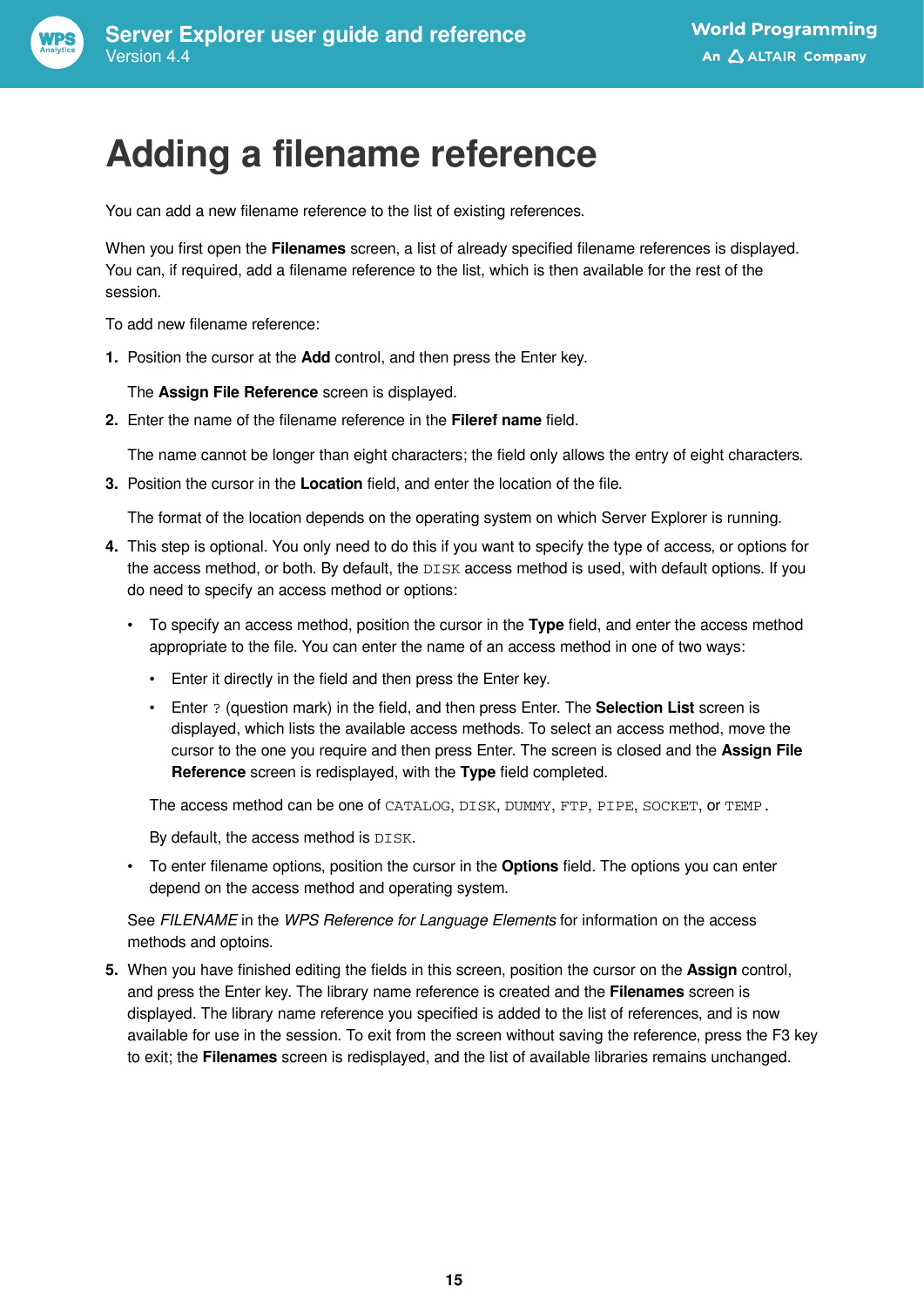

# <span id="page-15-0"></span>**Macro Variables screen**

The **Macro Variables** screen enables you to view current macro variables, and edit their values if required.

You display the **Macro Variables** screen by selecting the **Macro Variables** option from the **Main Menu** screen.

The macro variables are displayed in list format, with the following columns:

#### **Act**

Enables you to apply actions to the macro variable.

The following actions are available:

#### **VIEW**

Enables you to view the complete value of a macro. If you select this action, the **Details of macro variable** screen is displayed. This action can be useful if the value contains more than 40 bytes.

#### **DELETE**

Deletes the current variable. This can only be used with global macro variables.

#### **EDIT**

Enables you to edit a global macro variable. You cannot edit a local or automatic macro variable.

If you enter this action, the **Editing macro variable** screen is displayed. For more information, see *Editing a macro variabl[e](#page-16-0)* (page 17).

#### **CLEAR**

Clears the value of a global macro variable. You cannot clear the value of a local or automatic macro variable.

When you enter this action, a confirmation screen is displayed. Move the cursor to the field for the required response, and then press the Enter key.

When you return to the **Macro Variables** screen, the **Value** column for this macro variable will be blank. If you want to add a new value, use the **Edit** action.

When you have edited, deleted or cleared a macro variable, press the F3 key to return to the **Macro Variables** screen. The screen is updated with your changes.

#### **Read-only**

Indicates whether the macro variable is read only. If it is, you can use the **View** action, but not the **Delete**, **Edit**, or **Clear** actions.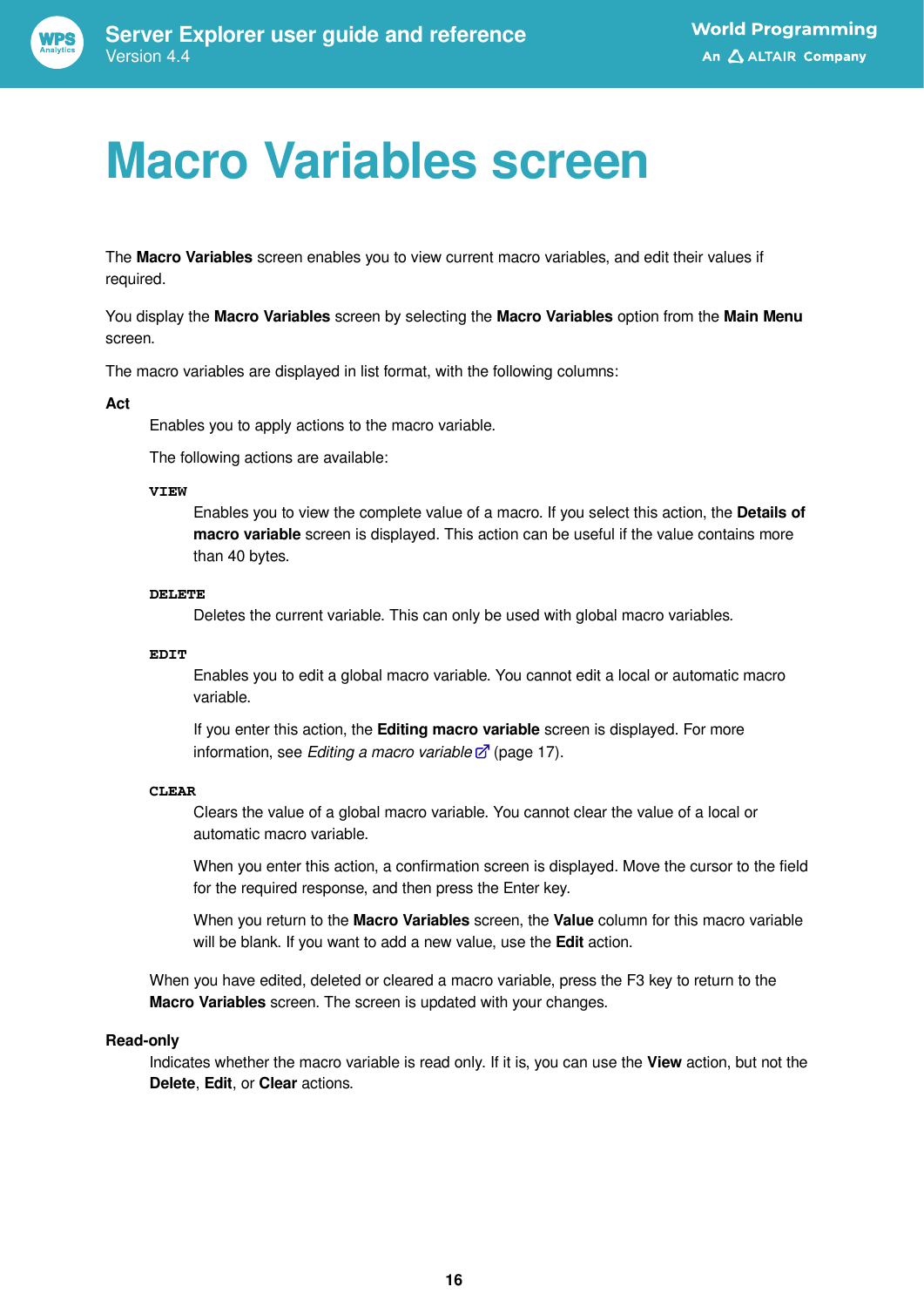

#### **Scope**

The scope of the macro variable, which can be Automatic, Global or Local.

#### **Value**

The current value of the macro variable. The column can show only the first 40 characters of the value. To view more, use the VIEW.

#### **More**

Indicates whether the value shown in **Value** is longer than 40 characters. If it is, the + symbol is displayed in this column.

To view the full value, use the VIEW action with the corresponding variable.

You can filter the macro variables, and order the list of macro variables, as described in *Server Explorer interface* (page 5); this also describes how to use the command line, and how to interact with Server Explorer screens in general.

### <span id="page-16-0"></span>**Editing a macro variable**

You can use the **Macro Variables** screen to edit the value of a variable. You can only edit the value of a global variable.

To edit the value of a macro variable, enter the EDIT action in the corresponding **Act** field, and press the Enter key. The **Editing macro variable** screen is displayed. The screen title also includes the name of the macro variable so you can confirm you are editing the correct one.

The **Editing macro variable** screen contains information about the macro variable, and a field that contains the value. This value can be edited by moving the cursor as required, using the cursor keys and the Tab key. You can delete characters using the Delete key, and insert characters using the Insert key. The value can contain up to 32760 bytes, and therefore might extend over several pages. You can move through these pages using the F7 and F8 keys, or appropriate commands in the command line. Navigating through screens is described in *Server Explorer interfac[e](#page-4-0)* (page 5).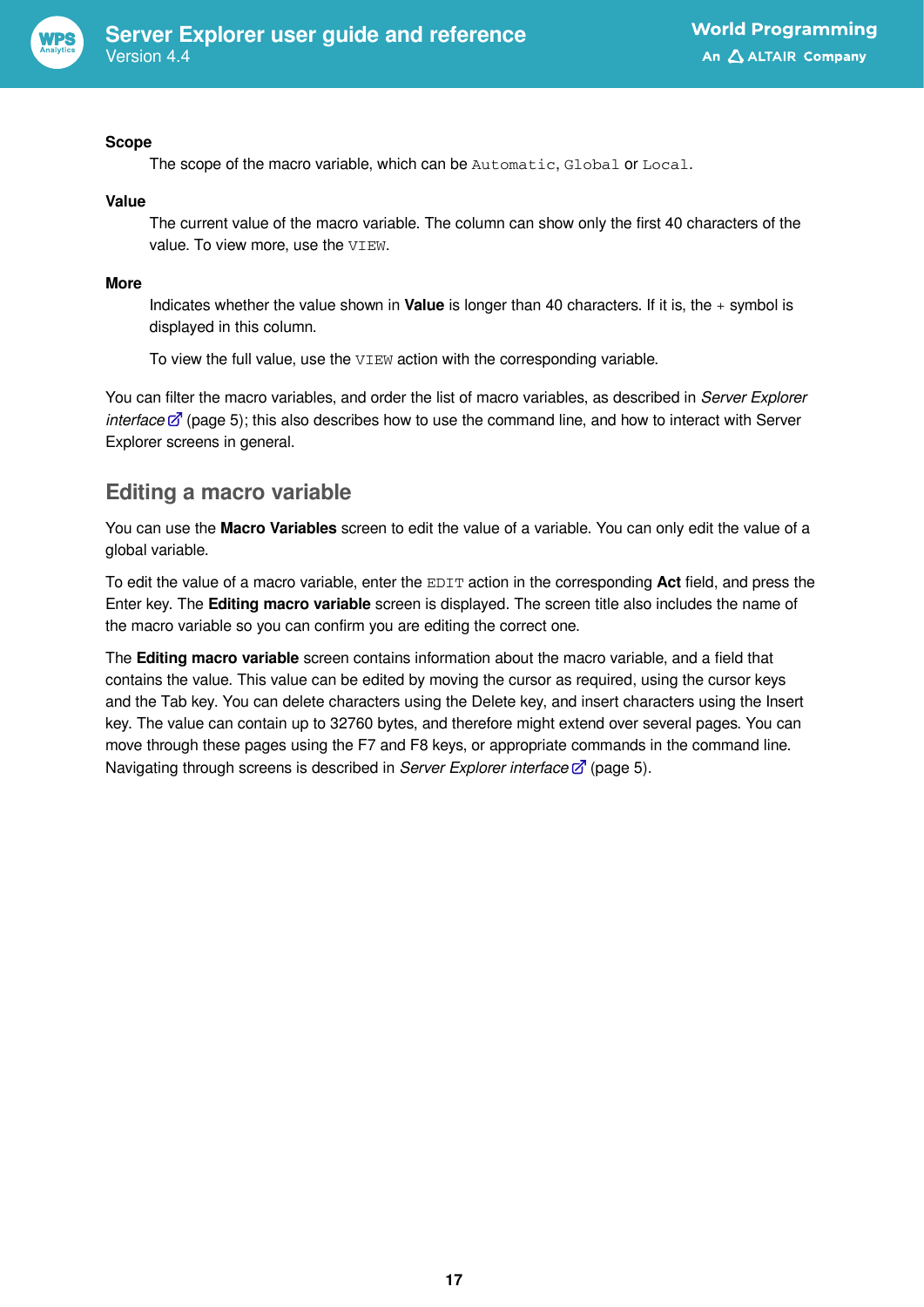# <span id="page-17-0"></span>**Utilities menu**

The Utilities Menu provides access to various utilities available in Server Explorer.

You display the **Utilities** menu by selecting the **Utilities >** option from the **Main Menu** screen.

To select an item from the menu, you can either:

- Enter the number of the menu item in the field next to the first menu item, and then press the Enter key. The cursor is placed in this field by default when the screen is displayed.
- Move the cursor until it is next to the required menu item, and then press Enter.

The Main Menu contains four items:

#### **Log**

Enables you to view the log for the current session.

When you select this item the **WPS LOG BROWSER** screen is displayed, which contains the log for the session in which Server Explorer is running.

#### **Listing**

Enables you to view the listing created in the current session, if any.

When you select this item the **WPS LISTING BROWSER** screen is displayed, which contains the latest listing created in the session in which Server Explorer is running. A listing is only created if a program writes to a listing file.

#### **Copy**

Enables you copy files between libraries that exist in the current session.

For more information on copying files, see *Copying files between librarie[s](#page-17-1)* (page 18).

#### **Passwords**

Enables you to create a password token.

For more information on creating password tokens, see *Creating a password token*  $\mathbb{Z}^r$  (page 19).

For information on the command line, and how to interact with screens, see *Server Explorer interface* (page 5).

## <span id="page-17-1"></span>**Copying files between libraries**

The **Utilities** menu enables you to copy files between libraries.

To do this, open the **Utilities** menu from the **Main Menu**, and then: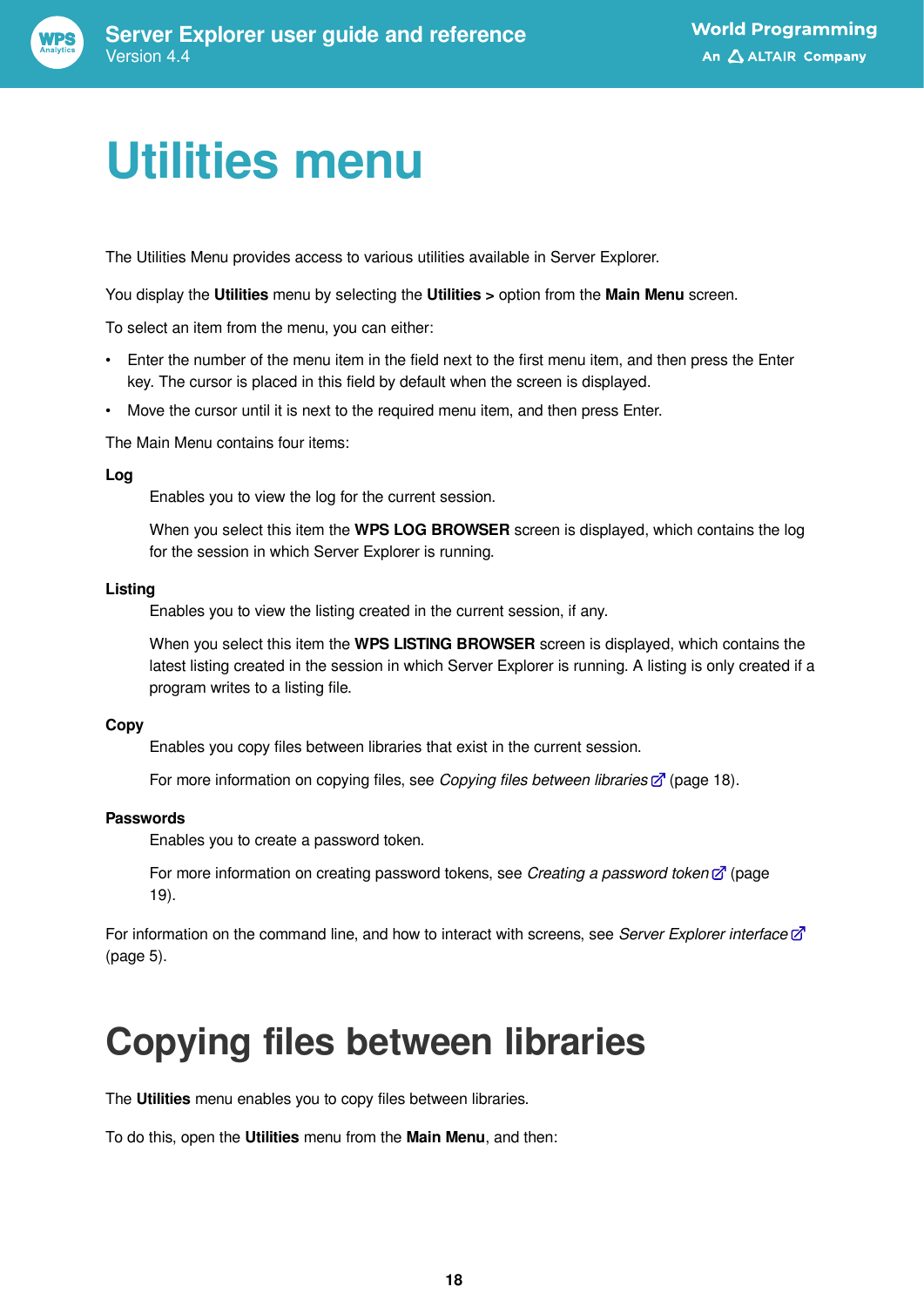

**1.** Select **Copy** from the **Utilities** menu.

The **Copy Library Members** screen is displayed.

- **2.** In the **From** field, enter the name of the library from which you want to copy files.
- **3.** In the **To** field, enter the name of the library to which you want to copy files.
- **4.** Specify the files to copy.

You can copy all files, or one ore more selected files.

If you want to copy all files from the specified library, position the cursor at **All**, and press the Enter key. The files are copied, and the **Copy Library Member** screen is displayed.

If you want to copy selected files from the specified library, position the cursor at **Selection**, and press the Enter key. The **Selection List** screen is displayed. This lists all of the members of the library. To select members:

- **1.** Move the cursor to the member to be copied, then press the Enter key. The member is highlighted. You can do this for each member you want to copy.
- **2.** When you have selected the required members, press the F3 key.

The files are copied, and the **Copy Library Member** screen is displayed.

**5.** Press the F3 key to exit from the **Copy Library Member** and return to the **Utilities** menu.

## <span id="page-18-0"></span>**Creating a password token**

The **Utilities** menu enables you to create a password token.

To do this, open the **Utilities** menu from the **Main Menu**, and then:

**1.** Select the **Password** item from the **Utilities** menu.

The **Password Token Generator** screen is displayed.

- **2.** In the **Password** field, enter the password you want to tokenise, and then tab to the next field.
- **3.** Re-enter the password in the **Re-enter password** field, and then tab to the next field.
- **4.** Select an encryption type. Move the cursor to the required type.

**Type 1** is the {sas001} encryption type, and **Type 3** is the {sas003} encryption type.

Press the Enter key. When you select the required type, an **X** is placed next to the control and the Enter key the token is generated. You can then copy the token and paste it wherever required.

The password token is lost when you exit from the screen.

**5.** Press the F3 key to exit from the **Copy Library Member** and return to the **Utilities** menu.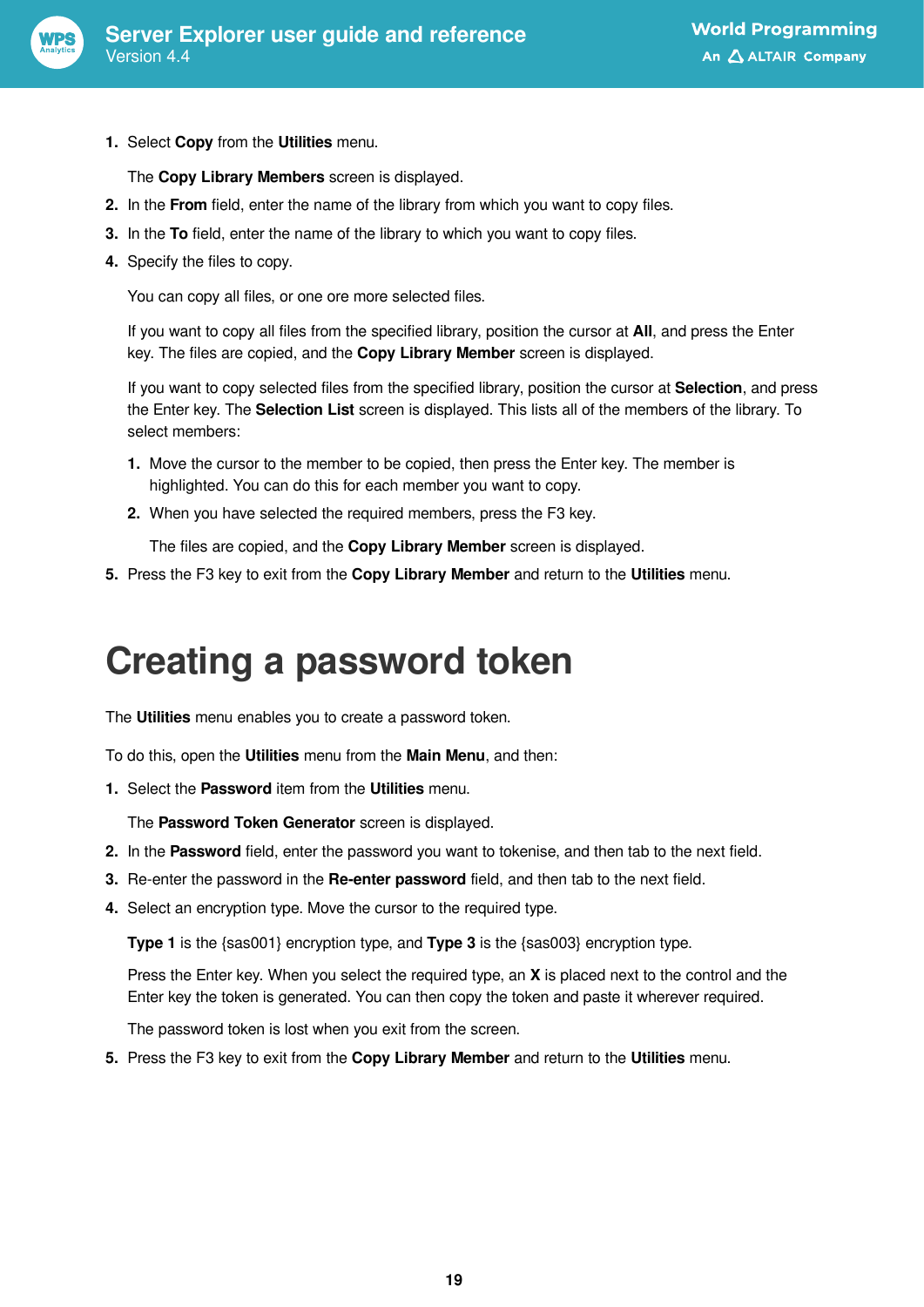

# <span id="page-19-0"></span>**Command reference**

Various commands that control the operation of Server Explorer can be entered on the command line of its screens.

All screens in the Server Explorer have an entry field labelled **COMMAND**; this is called the *command line*. You can enter commands that control the operations of the interface. For example, the END command exits the current screen; if the current screen consists of more than one page, the FORWARD command enables you to move forward to the next page.

The commands available depend on the screen you are viewing, although there is a set of commands that is generic and is available to every screen. Some commands also have default function keys set for them; the function keys can, however, be edited, and the default function keys might not be available or might have been changed for your installation of Server Explorer.

The commands available are listed below. The commands can be assumed to operate on any screen, unless indicated otherwise.

| Command     | <b>Effect</b>                                                                                                                                                                                                                                                                                                                                                                                                                                                | <b>Function</b><br>key |
|-------------|--------------------------------------------------------------------------------------------------------------------------------------------------------------------------------------------------------------------------------------------------------------------------------------------------------------------------------------------------------------------------------------------------------------------------------------------------------------|------------------------|
| <b>HELP</b> | Displays help information for the screen                                                                                                                                                                                                                                                                                                                                                                                                                     | F <sub>1</sub>         |
| <b>END</b>  | Exits from the current screen. If the screen contains modified<br>information, that information is applied or saved. Using this<br>command in the Main Menu screen exits from Server Explorer.<br>To exit from a screen without saving information, use the CANCEL<br>command.                                                                                                                                                                               | F <sub>3</sub>         |
| BACKWARD n  | If a screen consists of multiple pages, this command displays the<br>previous page.<br>For example, if you view the contents of a dataset, the observations<br>might extend over many pages. Use this key to move to the previous<br>page.<br><i>n</i> specifies the number of screens to move backward from the<br>current page. If it is omitted, $1$ is the default. <i>n</i> can also be $MAX$ ,<br>which moves the maximum number of screens backwards. | F7                     |
| FORWARD $n$ | If a screen consists of multiple pages, this command displays the<br>next page.<br>For example, if you view the contents of a dataset, the observations<br>might extend over many pages. Use this key to move to the next<br>page.                                                                                                                                                                                                                           | F <sub>8</sub>         |

The function keys F13 to F24 can be accessed by pressing Shift+F1 to Shift+F12.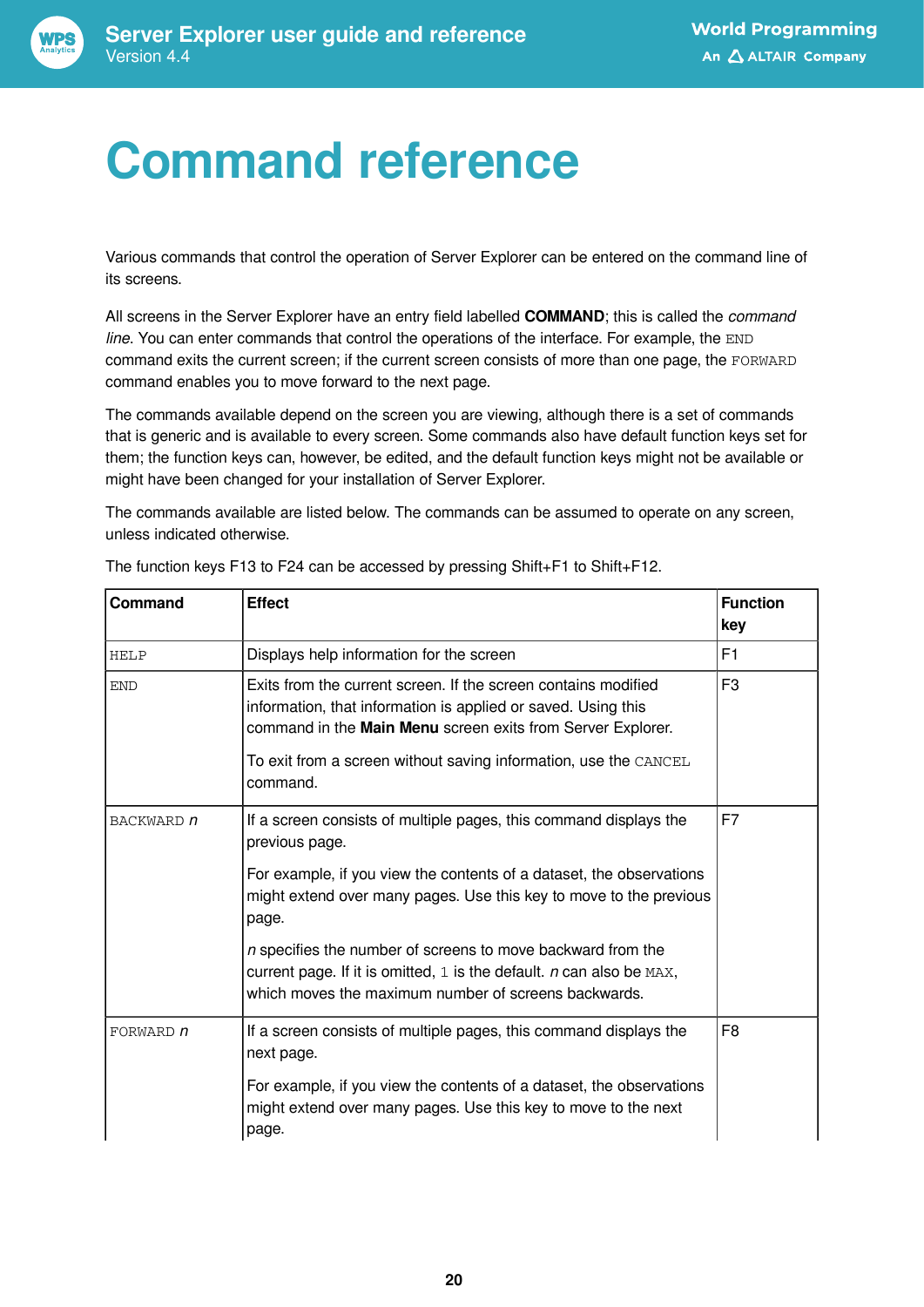

| Command         | <b>Effect</b>                                                                                                                                                                                                              | <b>Function</b><br>key               |
|-----------------|----------------------------------------------------------------------------------------------------------------------------------------------------------------------------------------------------------------------------|--------------------------------------|
|                 | <i>n</i> specifies the number of screens to move forward from the current<br>page. If it is omitted, 1 is the default. $n$ can also be $MAX$ , which<br>moves the maximum number of screens forward.                       |                                      |
| LEFT n          | F <sub>10</sub><br>Moves the view or the cursor to the left.                                                                                                                                                               |                                      |
|                 | For example, if you view the contents of a dataset, and an<br>observation is wider than the screen on which you are viewing<br>the observations, you can view parts of the observations that are<br>currently not visible. |                                      |
|                 | <i>n</i> specifies the number of screens to move left from the current<br>page. If it is omitted, 1 is the default. $n$ can also be $MAX$ , which<br>moves the maximum number of screens left.                             |                                      |
| RIGHT n         | Moves the view or the cursor to the right.                                                                                                                                                                                 | F11                                  |
|                 | For example:                                                                                                                                                                                                               |                                      |
|                 | if you view the contents of a dataset, and the observations are<br>wider than the screen on which you are viewing the observations,<br>you can view the observations that are currently not visible.                       |                                      |
|                 | If a screen has a highlighted field, you can highlight a different<br>field.                                                                                                                                               |                                      |
|                 | <i>n</i> specifies the number of screens to move right. If it is omitted, $1$ is<br>the default. $n$ can also be $MAX$ , which moves the maximum number<br>of screens right.                                               |                                      |
| <b>RETRIEVE</b> | Retrieves the last command used on the screen, and enters it into<br>the command line.                                                                                                                                     | F12 (except<br>in the AF<br>screen). |
| QEND            | Exits from Server Explorer, first recursively saving any changes<br>made in screens preceding and including the screen from which the<br>command was executed.                                                             | F <sub>15</sub>                      |
| TOP             | Moves the cursor to the first entry in a member, first field of a file, or<br>first field of a screen that contains entry fields.                                                                                          | F <sub>19</sub>                      |
| BOTTOM          | Moves the cursor to the last entry in a member, last field of a file, or<br>last field of a screen that contains entry fields.                                                                                             | F <sub>20</sub>                      |
| LEFT MAX        | When the information on a screen is wider than the display<br>device, the information is displayed on multiple screens organised<br>horizontall. This command displays the left-most of those screens.                     | F <sub>22</sub>                      |
| RIGHT MAX       | When the information on a screen is wider than the display<br>device, the information is displayed on multiple screens organised<br>horizontall. This command displays the right-most of those screens.                    | F <sub>23</sub>                      |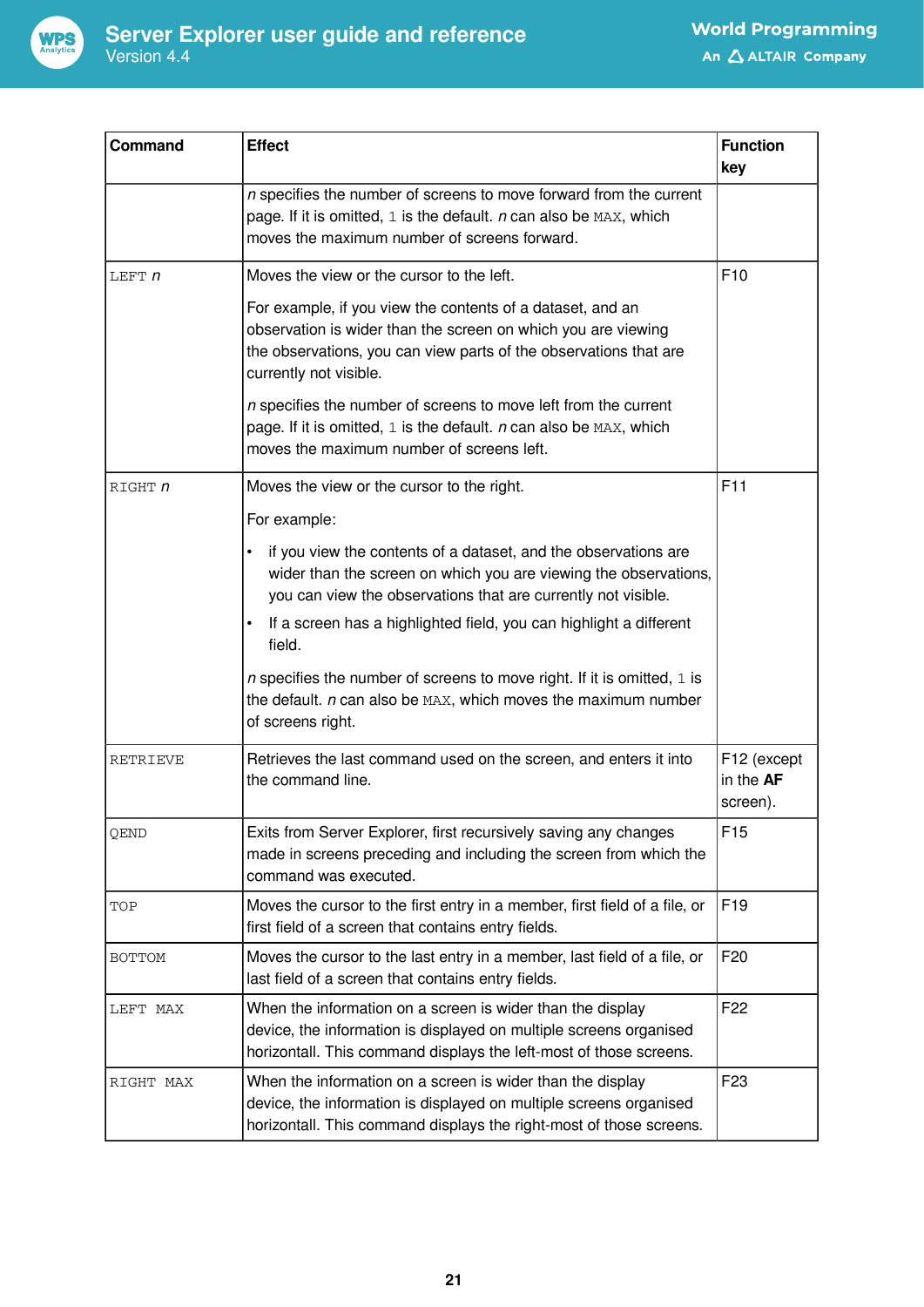

| <b>Command</b> | <b>Effect</b>                                                                                                                                                                                 | <b>Function</b><br>key |
|----------------|-----------------------------------------------------------------------------------------------------------------------------------------------------------------------------------------------|------------------------|
| <b>KEYS</b>    | Opens the AF screen from any other screen (except a help screen).                                                                                                                             |                        |
|                | The AF screen enables you to assign function keys to commands.                                                                                                                                |                        |
| LIBNAME        | Opens the Libraries screen from any other screen.                                                                                                                                             |                        |
| EXPLORER       | Redisplays the Main Menu screen.                                                                                                                                                              |                        |
| $_{\rm LOG}$   | Displays the WPS LOG BROWSER screen.                                                                                                                                                          |                        |
| LISTING        | Displays the WPS LISTING BROWSER screen.                                                                                                                                                      |                        |
| DMLIBASSIGN    | Displays the Assign Library screen from any screen.                                                                                                                                           |                        |
|                | The Assign Library screen can also be accessed via the Libraries<br>screen.                                                                                                                   |                        |
| DMFILEASSIGN   | Displays the Assign File Reference from any screen.                                                                                                                                           |                        |
|                | The Assign File Reference screen can also be accessed through<br>the Filenames screen.                                                                                                        |                        |
| ENDSAS         | Exits from the program. ENDWPS and BYE are aliases for this<br>command.                                                                                                                       |                        |
| QCAN           | Exits from the current screen, recursively cancelling any changes<br>made in screens preceding and including the screen from which the<br>command was executed, and returns to the Main Menu. |                        |
| FSBROWSE       | Opens an FSP window in which you can browse a dataset one<br>observation at a time.                                                                                                           |                        |
| FSEDIT         | Opens an FSP window in which you can edit a dataset.                                                                                                                                          |                        |
| FSVIEW         | Opens an FSP window in which you can view a dataset in column<br>and row format.                                                                                                              |                        |

The following commands can be used when editing or viewing a dataset.

| Commands      | <b>Effect</b>                                                                              |
|---------------|--------------------------------------------------------------------------------------------|
| ADD           | Adds an observation to a dataset.                                                          |
|               | No changes are saved until the SAVE command is entered.                                    |
| <b>DELETE</b> | Deletes an observation if in editing mode.                                                 |
|               | No changes are saved until the SAVE command is entered.                                    |
| DUPLICATE     | Duplicate the current observation.                                                         |
|               | No changes are saved until the SAVE command is entered.                                    |
| AUTOSAVE      | Specifies after how many changes the dataset is automatically saved. The default is<br>25. |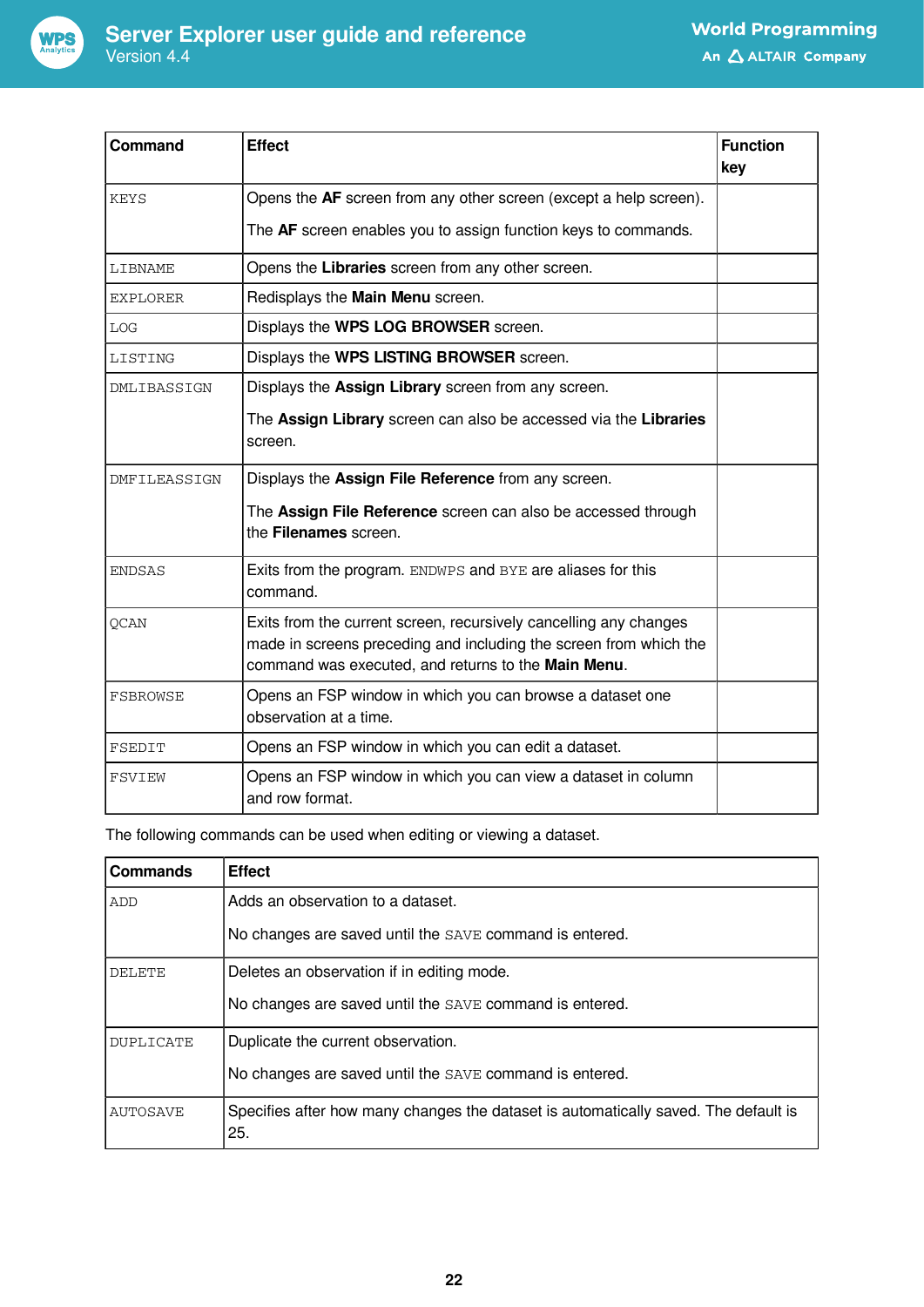

| <b>Commands</b> | <b>Effect</b>                                                                                                                                                                                                                                                                                                         |
|-----------------|-----------------------------------------------------------------------------------------------------------------------------------------------------------------------------------------------------------------------------------------------------------------------------------------------------------------------|
| SAVE            | Save changes to the dataset.                                                                                                                                                                                                                                                                                          |
|                 | The screen redisplays the first observation after the dataset is saved.                                                                                                                                                                                                                                               |
| FIND            | Finds an observation based on conditions.                                                                                                                                                                                                                                                                             |
|                 | For example, FIND author EQ "Rendell, Ruth" finds all observations where<br>the variable author matches that name. If you are viewing a screen that lists one<br>record at a time, the first matching record is displayed. If you are viewing a screen that<br>lists all records, all matching records are displayed. |
| <b>UNDELETE</b> | Undeletes previously deleted observations.                                                                                                                                                                                                                                                                            |
|                 | An observation isn't deleted from an edited dataset until the dataset is saved (using<br>the SAVE command).                                                                                                                                                                                                           |
| WHERE           | Enables you to view observations that satisfy a condition. For example, WHERE $\mathbf x$<br>$EQ$ 2 finds instances of observations where x equals 2. In browse mode, all such<br>observations are displayed on the screen. In edit mode the first observation that<br>matches the condition is found.                |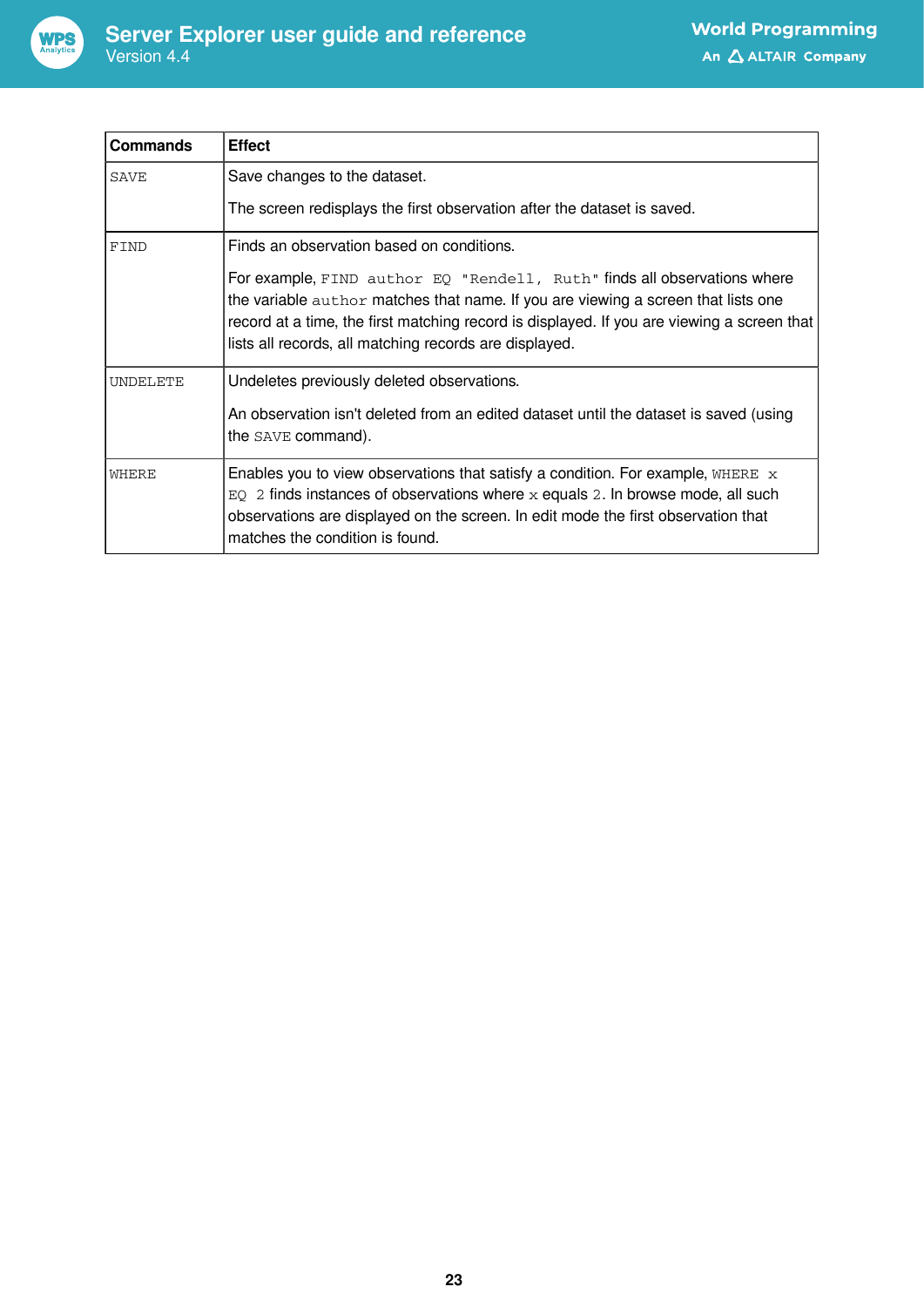# <span id="page-23-0"></span>**Function keys**

You can use keyboard function keys to input commands.

Each screen of the Server Explorer interface enables you to enter commands to control the interface. For example, if the information listed on a page extends over several screens, you can use the FORWARD command to page forward; alternatively, you can use the F7 function key. Similarly, you can exit from the current screen using the END command or the F3 key.

Default function keys are defined for Server Explorer, but the commands associated with function keys can be modified to suit your requirements.

| <b>Function key</b> | Command       |
|---------------------|---------------|
| F1                  | <b>HELP</b>   |
| F3                  | END           |
| F7                  | FORWARD       |
| F8                  | BACKWARD      |
| F10                 | LEFT          |
| F <sub>11</sub>     | RIGHT         |
| F <sub>12</sub>     | RETRIEVE      |
| F <sub>15</sub>     | QEND          |
| F19                 | TOP           |
| F20                 | <b>BOTTOM</b> |
| F <sub>22</sub>     | LEFTMAX       |
| F23                 | RIGHTMAX      |

### **Default function keys**

## <span id="page-23-1"></span>**Defining function keys**

You can assign functions keys to Server Explorer commands.

You can specify commands to Server Explorer, which are entered in the command line of screens. These commands can be assigned to keyboard function keys which can be used in place of the commands. Server Explorer has default function keys defined for commands. You can add function keys or edit existing function keys to add commands or change the assignment of keys to commands.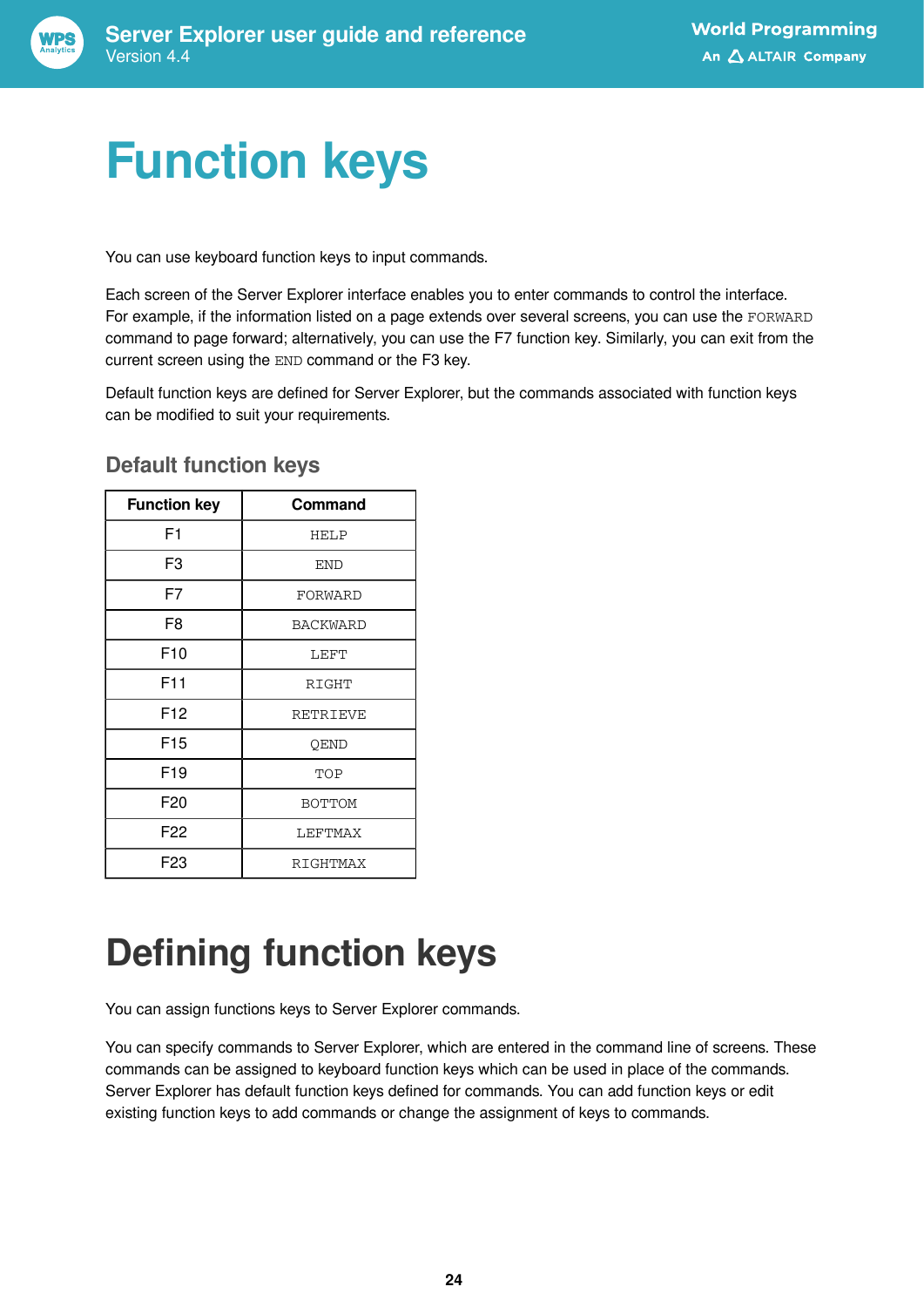

Keys are defined in the **AF** screen which can be displayed by entering the KEYS command in the command line. Keys are defined in a hierarchy of layers. At the bottom is the **SYSTEM** layer; this is the set of keys defined by Server Explorer. The next layer is the **DEFAULT** layer; this defines default function keys for screens of the same type (which the Server Explorer screens currently are). The default keys available when WPS is first installed are inherited from the system layer. The next layer, **NAME**, defines the keys for the screen from which you entered the **AF** screen.

#### **Note:**

The higher layers are used to define function keys for other procedures; you cannot currently define keys for these procedures, so the layers are unavailable.

You can therefore define default function keys that are used by all screens in Server Explorer, or define function keys that are used only by the screen from which you displayed the **AF** screen.

Changes to layers are saved in the catalog SASUSER.PROFILE, which stores information associated with a WPS server user.

To define or modify function keys:

**1.** Enter the KEYS command on the command line. To change to the default function keys for a specific screen, first navigate to that scren, The default functions keys can be changed from any screen.

#### The **AF** screen is displayed.

This screen lists all current function keys and commands to which they are assigned.

- **2.** Use the TAB key to select the default or screen layer, as required.
- **3.** You can now do one of the following in the **Action** field that corresponds to the function key you want to define or modify:
	- Enter a command.
	- Delete a command.
	- Edit the command if the key already has a command defined.
- **4.** Press the F3 key, or enter END in the command line, to save the function key definitions and return to the previous screen.

Press the F12 key, or enter CANCEL in the command line, to cancel any unsaved function key definitions, and return to the previous screen.